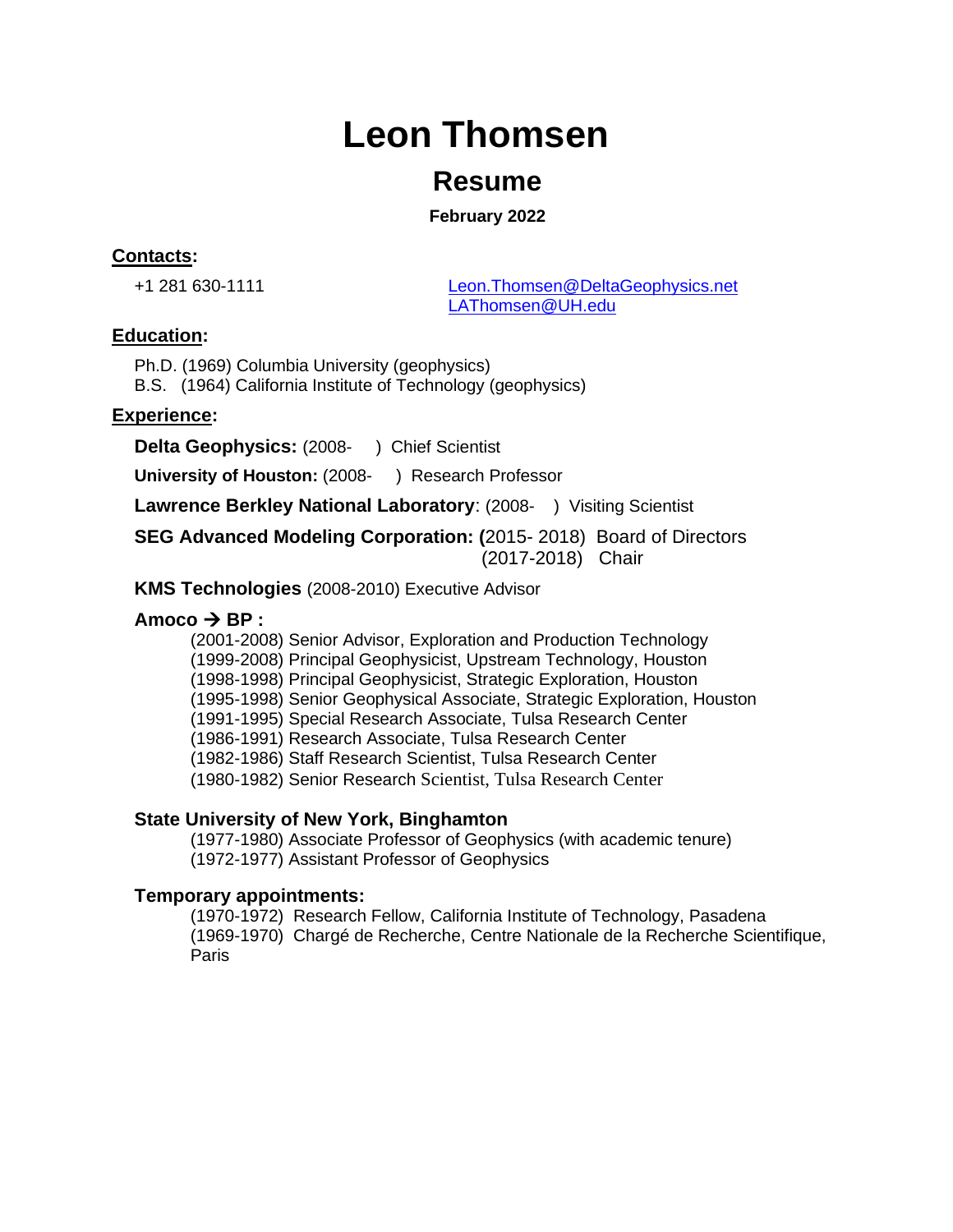# **Accomplishments**

The challenge of an *industrial scientist* is to find and develop ideas that are useful to corporate strategy. During my industry career, I helped to lead 4 major paradigm-shifts in exploration geophysics. In chronological order:

**Polar anisotropy.** When I joined Amoco in 1980, seismic anisotropy was hardly recognized in exploration (despite the obvious anisotropy of all sedimentary rocks), due to its mathematical complexity. The appropriate approximation was found in Thomsen (1986a), which has become the most frequently cited paper in the history of **Geophysics**. The parameterization established there has become the universal basis for analysis of seismic anisotropy; a typical Google search of the term "Thomsen parameter" returns hundreds of thousands of hits. Now, 20+% of the presentations at SEG meetings involve seismic anisotropy.

As a late outgrowth of these ideas, I and a colleague found (Thomsen and Dellinger, 2003) the approximation needed to solve an exotic anisotropic problem first posed over 100 years ago. This discovery may turn out someday to be actually useful.

**Azimuthal anisotropy.** In 1980, most geophysicists understood the term "anisotropy", to mean *polar* anisotropy, because of the layered structure of sedimentary rocks. But the presence of oriented fractures in the subsurface removes the azimuthal symmetry, and invalidates the assumption. Such fractured reservoirs may be detected from the surface using the seismic signatures of azimuthal anisotropy: P-wave AVOAz and S-wave splitting. We discovered these in early 1981, but kept them secret until we introduced the critical concepts to the industry in a now-famous "Amoco Anisotrophy Session" at the SEG convention (*c.f.* Thomsen, 1986b). Now, these ideas have become implemented throughout the industry, especially since wide-azimuth marine acquisition has become feasible. Further, these ideas lie at the heart of current research on shale gas prospects, since the shales are seismically and hydraulically anisotropic, fractured or not.

In 1981, I was the Amoco inventor of using isotropic (and polar anisotropic) P-AVO to detect hydrocarbons directly. This work has underlain countless Amoco/BP discoveries since then. But, this was research inspired by rumors that Mobil had discovered this phenomenon, so I don't count this among my own inventions.

**Converted-Wave imaging**. In 1995, I left Amoco's Research center to join its worldwide Exploration department, to better *implement* these ideas. However, I and a few colleagues quickly fell upon new ideas, utilizing converted waves (from the newly-invented 4C Ocean Bottom Seismometers) in novel ways to image, for the first time, Amoco's Valhall reservoir through the cloud of gas in the overburden which had long precluded conventional P-wave imaging. Anisotropy turned out to be crucially important to this advance; and all previous converted-wave analysis had been isotropic. The ideas that I developed in Thomsen (1999) (C-waves,  $\gamma_{\text{eff}}$ , diodic velocity, vector fidelity, vector reciprocity) are now the universal basis for analysis of converted-wave seismics.

**Electromagnetic exploration.** In late 2003, I began to think about using seismic-style impulses of EM energy to directly detect hydrocarbons at depth. In late 2004, it became public knowledge that ExxonMobil and Statoil had built up large staffs of specialists and had spent large sums to successfully use *continuous*-source EM for the same purpose. BP assembled a small "skunk works" EM team, and acquired the world's first successful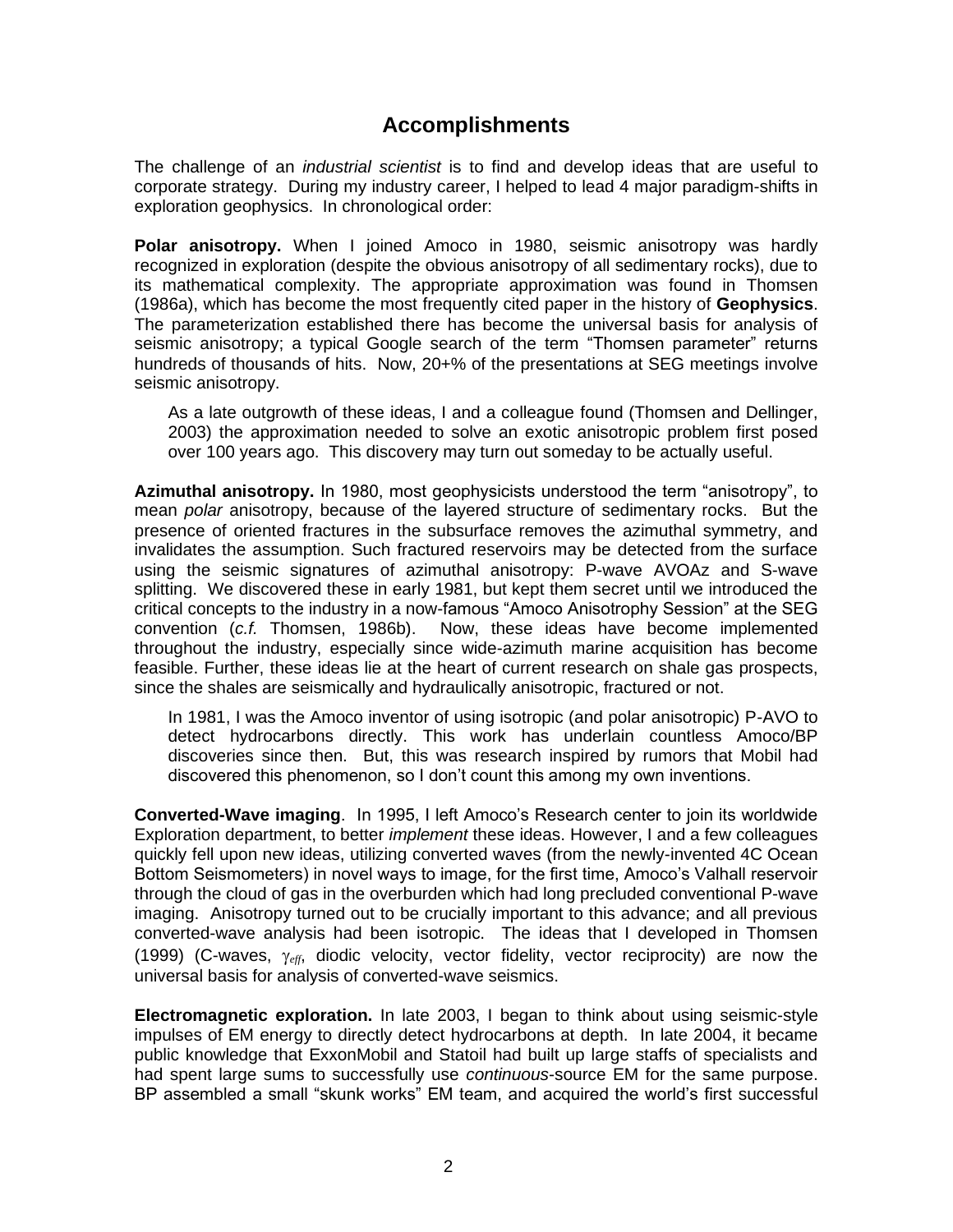field-scale impulsive-source marine EM ("ISEM") survey in late 2006 (*c.f.* Thomsen, *et al,* 2007). Since it is clearly better to detect the weak subsurface signal while the source is *off*, it is my prediction that this mode of EM exploration will replace the continuous-source methods, as this technology matures.

The challenge of a *post-industrial scientist* is to continue to make useful contributions, despite the restrictions of ongoing obligations to former employers, and the absence of corporate financial support. I retired from BP in April 30, 2008, and founded **Delta Geophysics**, a consultancy helping clients worldwide to create and apply advanced geophysics (cf. [http://www.deltageophysics.net/\)](http://www.deltageophysics.net/). I also joined the **University of Houston** as Research Professor. In these roles, I have continued to challenge conventional thinking:

**Rock Physics**: For many years, exploration geophysicists have understood the effects of variable fluid content on seismic velocities through the work of Biot (1941) and Gassmann (1951). Their formulae are applied many times daily, for example to understand the effects of time-lapse changes in seismic data. However, the experimental support for the theory is very thin, and Thomsen (2010, 2018) shows that the theory is not quite correct either, even within its own assumptions. Recently, this discrepancy was traced to a logical error in the work of Gassmann (Thomsen, 2020ab). As a result, every fluid-substitution calculation done in the last 69 years should be re-thought. A new generation of rock physics experimentation will be required to understand the expected values of the new parameter introduced in this refinement.

**Anisotropic AVO**: Since 1980, AVO has been an important technology for risk reduction in the exploration for hydrocarbons. It is almost universally conducted using the assumption of isotropy. But: does it make sense to analyze the Amplitude Variation with Angle while ignoring the Velocity Variation with Angle? Thomsen (1993) concluded: probably not, since the (neglected) anisotropic term is potentially as large as the (retained) isotropic terms. But for all this time, there has been no feasible method for estimating the required parameter. In 2013, Lin and Thomsen (2013) discovered such a method, implying that every AVO analysis done in the last 35 years should be re-thought. UH has applied for a patent based on this work.

**Seismic-style EM exploration:** The 2006 survey mentioned above was inconclusive, but the need to respect BP's proprietary information stymied further progress after I retired. However, in the research environment at UH, Thomsen (2014) and Neese and Thomsen (2014, 2015) showed how to use seismic-style processing to directly estimate apparent resistivity in the subsurface from ISEM moveout, without mathematical inversion of the data. This work will Disrupt the billion-dollar EM exploration industry. UH has received a patent based on this work.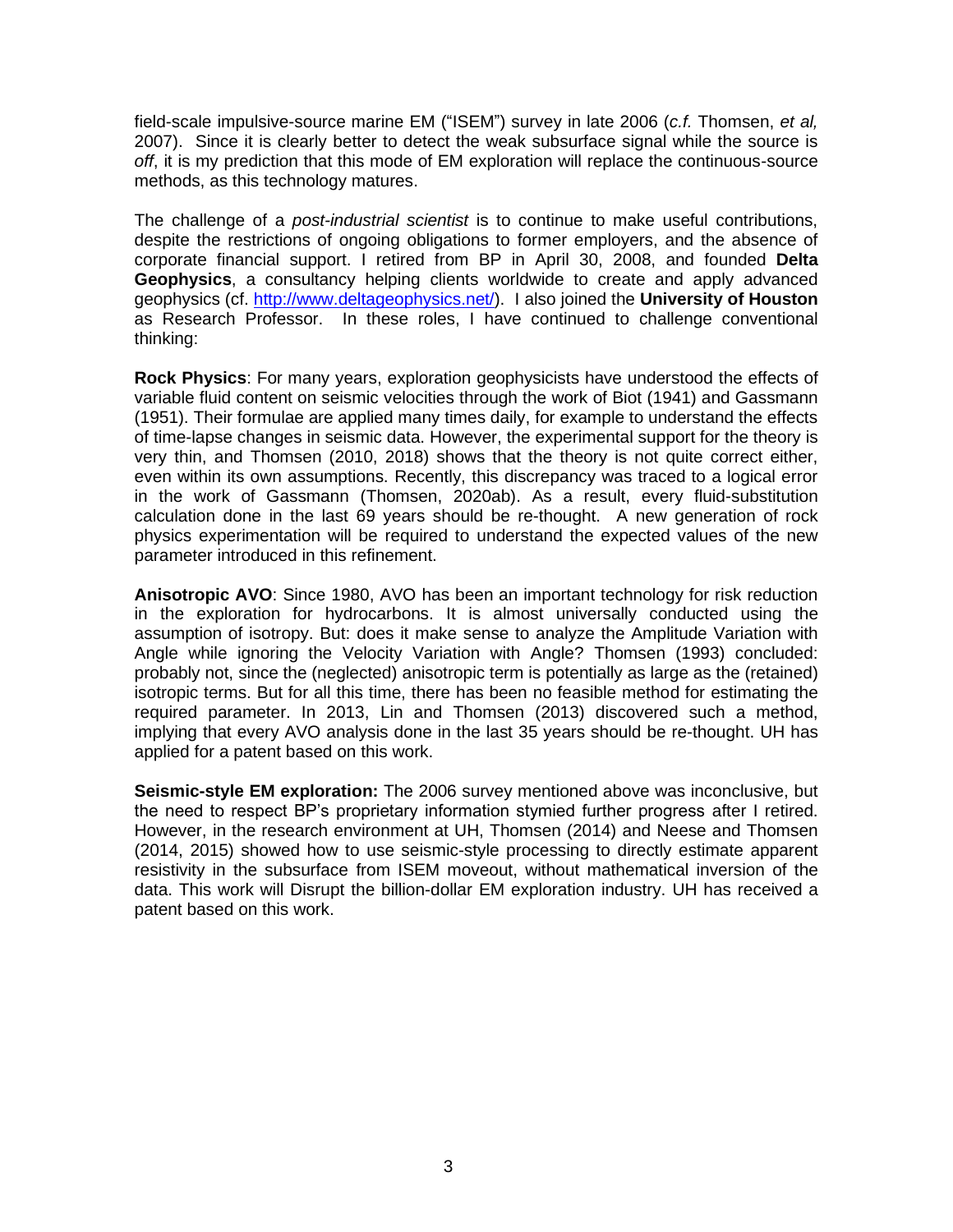#### **Honors:**

**Member,** National Academy of Engineering, 2022.

- **Best Paper Award**, SEG Annual Meeting**,** 2020. This award recognized Thomsen (2020a), which had just previously been *rejected for publication* by SEG because it contradicts well-accepted theory. It may be that Thomsen is the oldest recipient of this award.
- **Maurice Ewing Medal,** 2020. This is the highest award given by the Society of Exploration Geophysicists, given for lifetime achievement.
- **Honoree, SEG-GSH Symposium,** March 2015**.**
- **President, Society of Exploration Geophysicists,** 2006-2007. The SEG is the international society of applied geophysicists, with over 33,000 members in 130 countries; the SEG President is the *defacto* head of the profession, worldwide.

**Kapitsa Medal** and **Foreign Member,** Russian Academy of Natural Sciences, 2004.

**Honorary Member**, European Association of Geoscientists and Engineers, 2003.

**AAPG's Beydoun Memorial Award: Best International Poster,** Cairo 2002, presented to P. Heppard, D. Ebrom, M. Mueller, T.Harrold, and L. Thomsen

**The Milton Dobrin Memorial Lecturer**, U. Houston, March 2001.

Thomsen (1999) was selected by **GEOPHYSICS** as one of its best three papers for 1999.

Geophysical Society of Houston, **Honorary Member**, 1999.

European Association of Exploration Geoscientists, **Best Paper**, 1997 Annual Meeting.

- **Reginald Fessenden Award**, SEG,1993.
- Lynn and Thomsen (1990) was selected by **GEOPHYSICS** as one of its best eleven papers for 1990.
- Thomsen (1988) was selected by **GEOPHYSICS** as one of its best eight papers for 1988.
- Thomsen (1986a) was elected by **GEOPHYSICS** as one of its best eight papers for 1986. (This paper was identified in 2004 as the single most-cited manuscript in the history of **GEOPHYSICS**.)
- **GEOPHYSICS Golden Anniversary** issue: Thomsen (1985) (the first of my work released for publication by Amoco).
- **SEG Foundation Scholarship** (1960-64); partial tuition at Caltech.

#### **Patents**

- Neese, J. W. and L. Thomsen, System and method for processing electromagnetic survey data, filed U.S. Pat. Off. October 2014, issued July 30 2019 (U.S. Patent 10,365,390 B2).
- Thomsen, L. and R. Lin, System and method for estimating seismic anisotropy with high resolution, filed U.S. Pat. Off. September 2013, issued Sept. 2016 (U.S. Patent 9,488,744).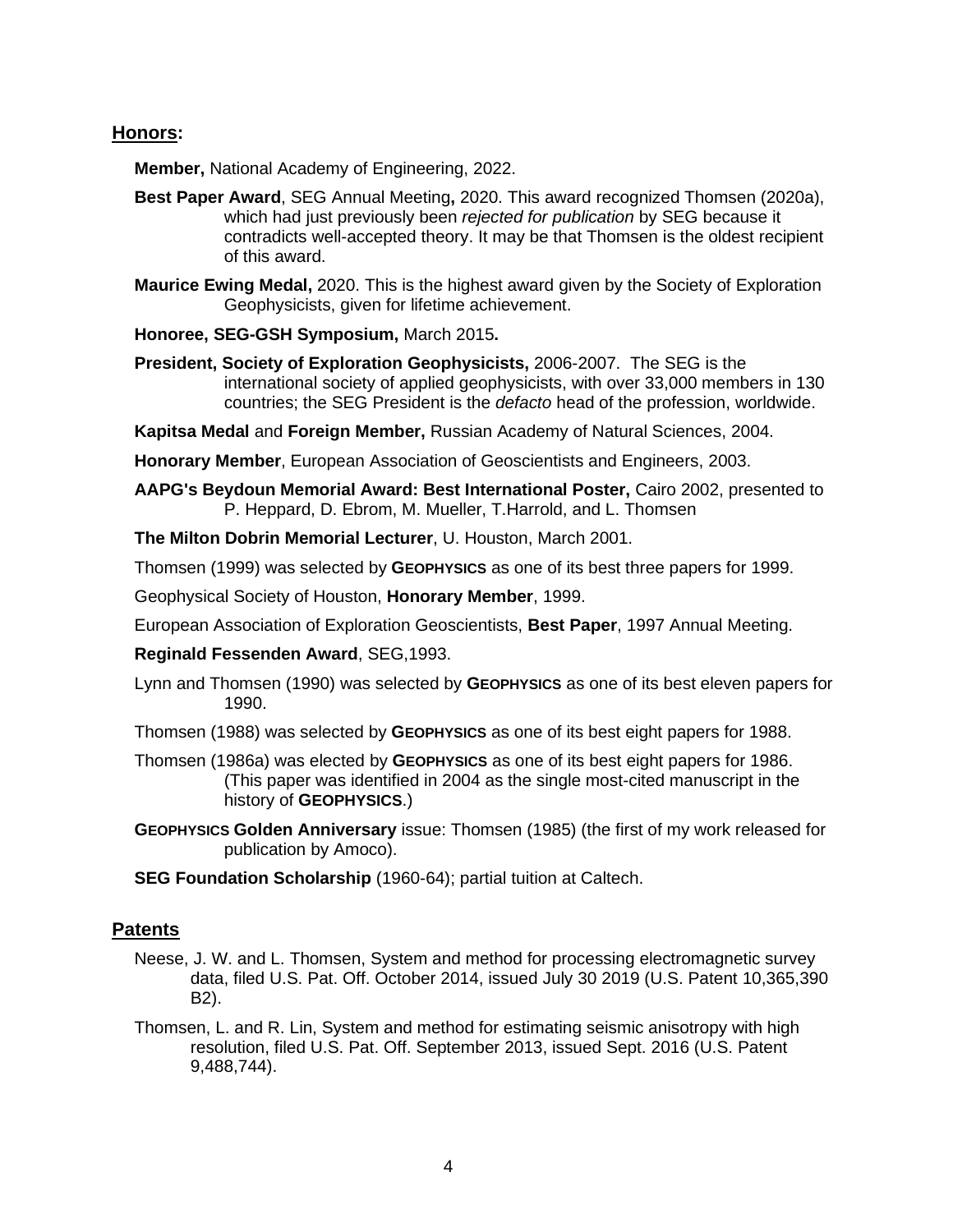- Martinez Y.; N. Allegar]; L. Thomsen; C. Stoyer, Method for Determining Electromagnetic Survey Sensor Orientation , filed February 2009, issued April 2010 (US 2010102820, WO 2010047885).
- Thomsen, L. A., Allegar, N. C., Dellinger, J. A., Jilek, P., Johnson, D. T., Xia, G., System and Method for Using Time-Distance Characteristics in Acquisition, Processing, and Imaging of t-CSEM Data, issued February 18, 2009 (U.S. Patent 7,502,690, 7941273).
- Smith, M. J., B. D. Ritchie, and L. Thomsen, System and Method for CSEM exploration in polar regions, filed July 2005, issued May 2008 (U.S. Patent 7,376,515).
- Strack, Kurt M.; Reuter, H., and Thomsen, Leon A.; Integrated earth formation evaluation method using controlled source electromagnetic survey data and seismic data, filed 2006, issued February 5, 2008 (U.S. Patent 7328107).
- Strack, Kurt M.; Thomsen, Leon A.; Reuter, H., Method for acquiring transient electromagnetic survey data, filed 2005, issued April 10, 2007 (U.S. Patent 7203599)
- Strack, Kurt M.; L. A. Thomsen, and C. H. Stoyer,, Method for identifying subsurface features from marine transient controlled source electromagnetic surveys, filed 2005, issued 2006 (U. S. Pat. 11,064,063).
- Thomsen, L. and J. A. Delinger, High resolution determination of polar anisotropy, issued 2005 (U.S. Patent 6,944,094).
- Thomsen, L., Vector Recomposition of Seismic 3D Converted-Wave Data, filed 1999, issued 2001 (U. S. Pat. 6,292,754) (Azeri Pat. i2003 0239).
- Crider, R. and L. Thomsen, Selection of Seismic Modes through Amplitude Characteristics, filed 1999, issued 2001 (U. S. Pat. 6,263,284).
- Thomsen, L. Converted-Wave Processing in Many-layered Anisotropic Media, filed 1998, issued 2000 (U. S. Pat. 6,128,580).
- Mueller, M. C., L. A. Thomsen, and I. Tsvankin Reflected Shear Wave Seismic Processes, filed 1995, issued 1998 (U. S. Pat. 5,835,452).
- Thomsen, L., K. E. Hanson, and M. V. Brumbaugh, Detecting and Resolving Azimuthal Anisotropy from Nonpolarized Sources (Method of Geophysical Exploration), issued 1992 (U.S. Pat. 5,136,554).
- Scott, D. R. and L. Thomsen, Methods for Estimating Burial Conditions of Sedimentary Materials, filed 1988, issued 1992 (U. S. Pat. 5,081,612).
- Thomsen, L., Detecting and Resolving Formation Anisotropy from Seismic Data, filed 1986, issued 1990 (U.S. Pats. 4,888,743, and 4,933,913).
- Hanson, K., L. Thomsen, C. Sondergeld, and C. Rai, Means for Obtaining Shear-wave Velocities, filed 1986, issued 1988 (U.S. Pat. 4,754,439).
- Hanson, K., and L. Thomsen, A Method of Seismic Exploration Including Processing and Displaying Shear Wave Seismic Data, issued 1988 (U.S. Pat. 4,755,972).
- Hanson, K. E., T. J. Taylor, and L. Thomsen, Shear Wave Velocity Estimation, filed 1989, issued 1993 (U. S. Pat. 5,265,016).
- Hanson, K., C. Crowe, A. Frisillo, C. Sondergeld, and L. Thomsen, A Method for Identifying and Separating the Effects of Elastic and Anelastic Formation Properties in Seismic Data, filed 1985, issued 1988 (U.S. Pat. 4,729,101).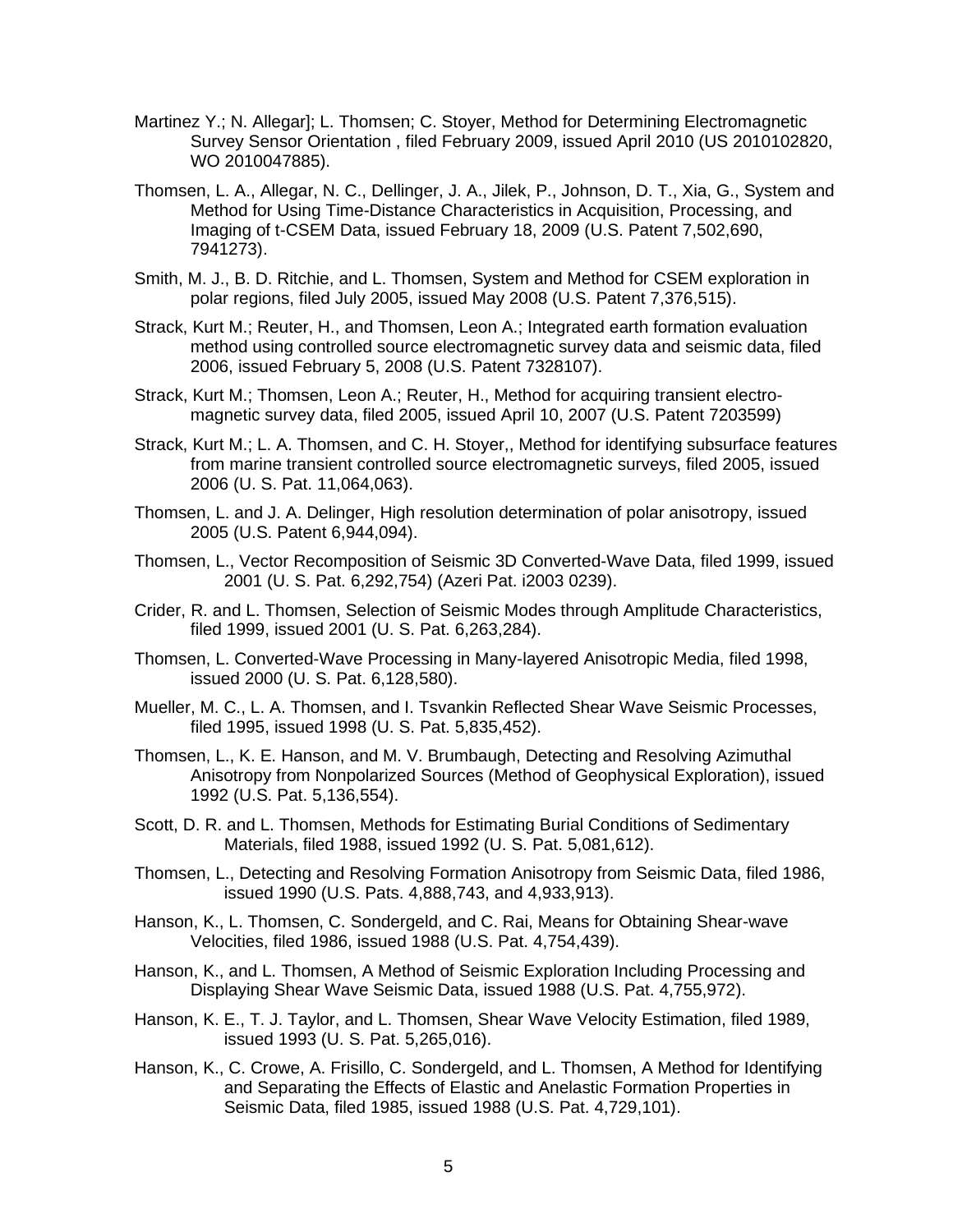- Bodine, J. H., J. Bork, R. Alford, H. Wright, and L. Thomsen, A Method of Seismic Exploration including Processing and Displaying Seismic Data to Quantitatively Distinguish among Seismic Events, filed 1984, issued 1987 (U.S. Pat. 4,646,239).
- Alford R., H. B. Lynn, and L. Thomsen, Seismic Surveying Technique for the Detection of Azimuthal Variations in the Earth's Subsurface, filed 1984, issued 1989 (U.S. Pat. 4,817,061).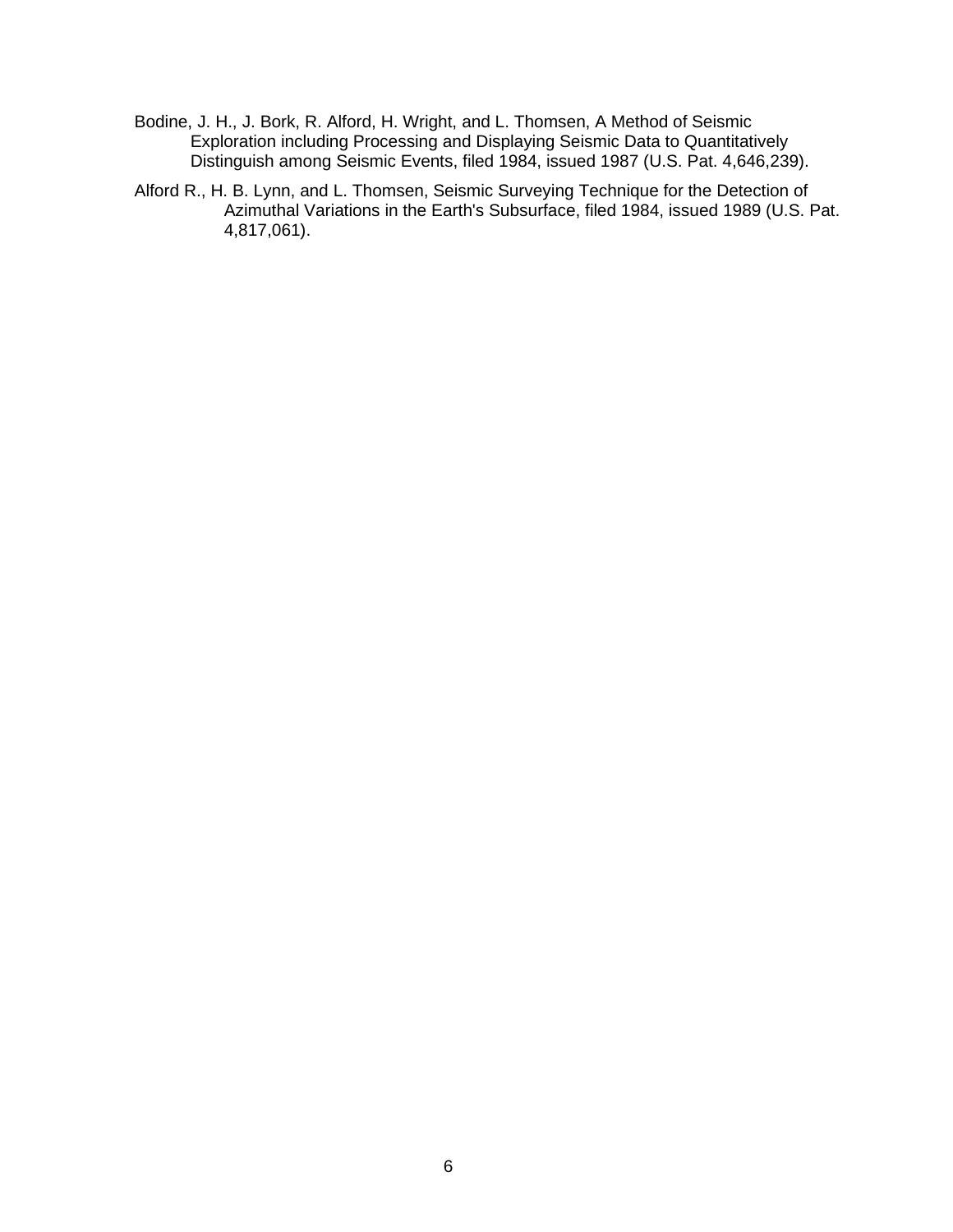#### **Books**

- Thomsen, L., 2014. Seismic Anisotropy in Exploration and Exploitation, the SEG/EAGE Distinguished Instructor Short Course #5 Lecture Notes, 2<sup>nd</sup> Edition, Soc. Expl. Geoph., Tulsa.
- Committee on Fracture Characterization and Fluid Flow, National Research Council, Rock Fractures and Fluid Flow: Contemporary Understanding and applications, Nat. Acad. Press, Washington, D. C., 1996.
- Thomsen, L., On the Fourth-Order Anharmonic Equation of State of Solids, Ph.D. Thesis, Columbia University, 1969.

**Refereed Publications** (not including numerous Amoco/BP proprietary publications) **ORCID**: 0000-0002-5093-0498 .

- Thomsen, L., 2021a. The Logical Error in Gassmann Poroelasticity: Consistency with Effective Medium Theory, **Soc. Expl. Geoph. Expnd. Absts., 91,** 2303-2307.
- Thomsen, L., 2021b. The Logical Error in Gassmann Poroelasticity: Derivations and Data, **Europ. Assoc. Geosci. Engrs. Conv. Expnd. Absts., 82**.
- Thomsen, L., 2020a. A Logical Error in Gassmann Poroelasticity, **Soc. Expl. Geoph. Expnd. Absts., 90**, 2429-2933.
- Thomsen, L., 2020b. A Logical Error in Gassmann Poroelasticity, **Europ. Assoc. Geosci. Engrs. Conv. Expnd. Absts., 81**. doi: <https://doi.org/10.3997/2214-4609.202010055>
- Lin, R. and L. Thomsen, 2019. Validation of Digital Rock Physics Algorithms, **Minerals, 9**, 669; doi:10.3390/min9110669. [https://www.mdpi.com/2075-163X/9/11/669.](https://www.mdpi.com/2075-163X/9/11/669)
- Thomsen, L., 2019. Geophysics and the Shale Revolution: The anisotropy connection, **Geophys. Prosp., 67**, 2266–2268.
- Neese, J. W., D. R. Jackson, Y. Zheng, and L. A. Thomsen, 2018. *TEz/TM<sup>z</sup>* scalar potentials due to an arbitrarily-oriented dipole in 3D space in the presence of an infinite dielectric cylinder, **Radio Science, 53(4),** pp. 509-524. <https://doi.org/10.1002/2017RS006483> .
- Thomsen, L., 2018. On the Fluid Dependence of Seismic Anisotropy: Beyond Biot-Gassmann, **J. Earth Sciences**,<https://doi.org/10.1007/s12583-017-0806-9> .
- Li, J., Y. Zheng, L. Thomsen, T. J. Lapen, and X. Fang, 2018. Deep earthquakes in subducting slabs hosted in highly anisotropic rock fabric, **Nature Geoscience 11,**  696–700. <https://www.nature.com/articles/s41561-018-0188-3>
- Hu, B., L. Thomsen, and D. Reynolds, 2017. Statistical analysis of the parameterization in azimuthal anisotropic seismic processing, **Soc. Expl. Geoph. Annl. Mtg. Expnd. Absts., 87,** 416-420. <https://doi.org/10.1190/segam2017-17749210.1>
- Thomsen, L., 2017. On the Fluid Dependence of Rock Compressibility: Beyond Biot-Gassmann, **Soc. Expl. Geoph. Annl. Mtg. Expnd. Absts., 87**, pp. 3690-3694.
- Li, J., Y Zheng, and L Thomsen, 2017. In situ seismic anisotropy around deep earthquakes in Japan subduction slabs using Japan Meteorological Agency moment tensors, **Am. Geoph. Union Fall Meeting**, abstract #DI43B-0360.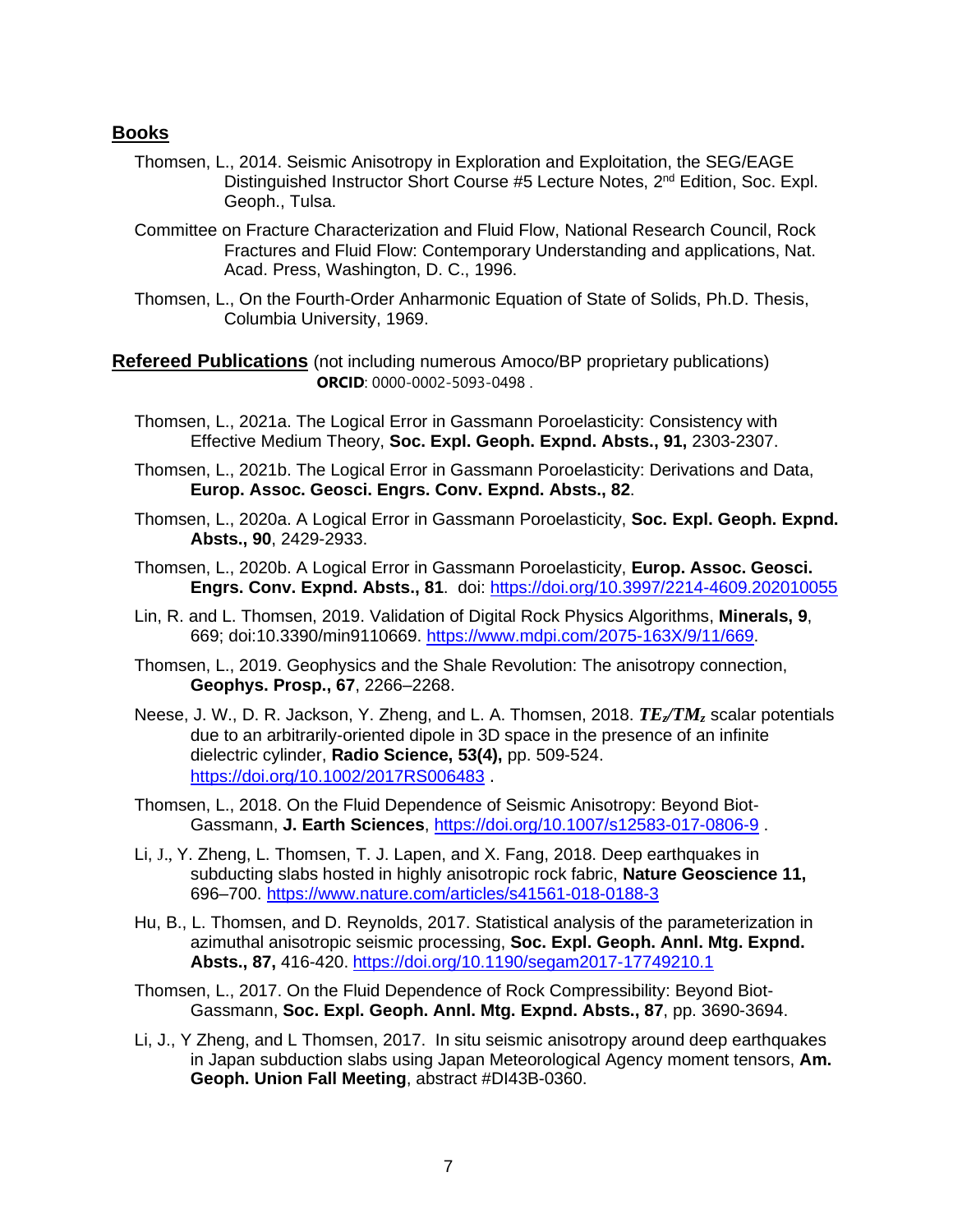- Neese, J. W. and L. Thomsen, 2015. Robustness of the EM-Radon Transform, **Europ. Assoc. Geosci. Engrs. Conv. Expnd. Absts., 76,** Madrid.
- Thomsen, L. and D. L. Anderson, 2015. Weak elastic anisotropy in global seismology, The Interdisciplinary Earth: A Volume in Honor of Don L. Anderson, Eds. G. R. Foulger, M. Lustrino, and S. King, Geol. Soc. Am. Spec. Paper 514 and Am. Geophys. Union Spec. Pub. 71, pp. 39-50.
- Neese, J. W. and L. Thomsen, 2014. Seismic processing of numerical EM data, **Soc. Expl. Geoph. Annl. Mtg. Expnd. Absts**., 84.
- Thomsen, L., 2014. Electromagnetics and seismics: the deep connections, **Soc. Expl. Geoph. Annl. Mtg. Expnd. Absts.**, 84.
- Thomsen, L., and R. Lin, 2014. High-Resolution Anisotropy from AVO, **Europ. Assoc. Geosci. Engrs. Conv. Expnd. Absts., 75**, We102-15. Also presented at Stanford, TUDelft.
- Lin, R. and L. Thomsen, 2013d. Extracting Polar Anisotropy Parameters From Seismic Data And Well Logs, **Soc. Expl. Geoph. Annl. Mtg. Expnd. Absts., 83,** 310-314.
- Thomsen L,, 2013b. Can we use Conventional Seismics in Unconventional Resource Plays?. **ASEG Extended Abstracts**,1–2, dx.doi.org/10.1071/ASEG2013ab363
- Far, M. E., L. Thomsen, C. M. Sayers, 2013a. Seismic Characterization of Reservoirs with Asymmetric Fractures, **GEOPHYSICS**, **78**, N1–N10.
- Far, M. E., L. Thomsen, and C. M. Sayers , 2012b. Inversion of asymmetric fracture parameters using synthetic AVOA data, **Soc. Expl. Geoph. Annl. Mtg. Expnd. Absts.**, **82,** 1-5.
- Far, M. E., C. M. Sayers, L. Thomsen, D. Han, and J. P. Castagna, 2012a. Seismic Characterization of Naturally Fractured Reservoirs Using Amplitude Versus Offset and Azimuth Analysis**, Geop. Prospg., 61**(2), 427-447.
- Thomsen, L., 2012b. On the use of isotropic parameters  $\lambda$ ,  $E$ ,  $\nu$ , to understand anisotropic shale behavior, **Istanbul International Geophysical Conference and Oil & Gas Exhibition,** September**, Soc. Expl. Geoph. Conv. Expnd. Absts**.(2013), **83,** 320- 324.
- Thomsen, L., 2012a. On the Fluid Dependence of the Parameters of Anisotropy**, Soc. Expl. Geoph. Conv. Expnd. Absts., 82**. Also in **Europ. Assoc. Geosci. Engrs. Conv. Expnd. Absts., 74,** and **Proc. 15 Intl. Wkshp. Seis. Anisotropy, Bahrain,** April.
- Strack, K.M., Hanstein, T., Stoyer, C.H., and Thomsen, L., 2011, Time Domain Controlled Source Electromagnetics for Hydrocarbon Applications, in The Earth's Magnetic Interior, IAGA Special Sopron book series, Petrovský, E., Herrero-Bervera, E.; Harinarayana, T. and Ivers, D. (Eds.), 101- 115
- Thomsen, L. 2010d. Anisotropy in the 21<sup>st</sup> Century: Resolution and Symmetry". **Soc. Expl. Geoph. Conv. Expnd. Absts., 80**.
- Thomsen, L. 2010c. On the Fluid Dependence of Rock Compressibility: Biot-Gassmann Refined. **Soc. Expl. Geoph. Conv. Expnd. Absts., 80**, 2447-2451.
- Tsvankin, I., J. Gaiser, V. Grechka, M. van der Baan, and L. Thomsen, 2010. Anisotropy, Ch. 2 in **Geophysics Today**, pp. 15-31. Soc. Expl. Geoph, Tulsa.
- Tsvankin, I., J. Gaiser, V. Grechka, M. van der Baan, and L. Thomsen, 2010b. Seismic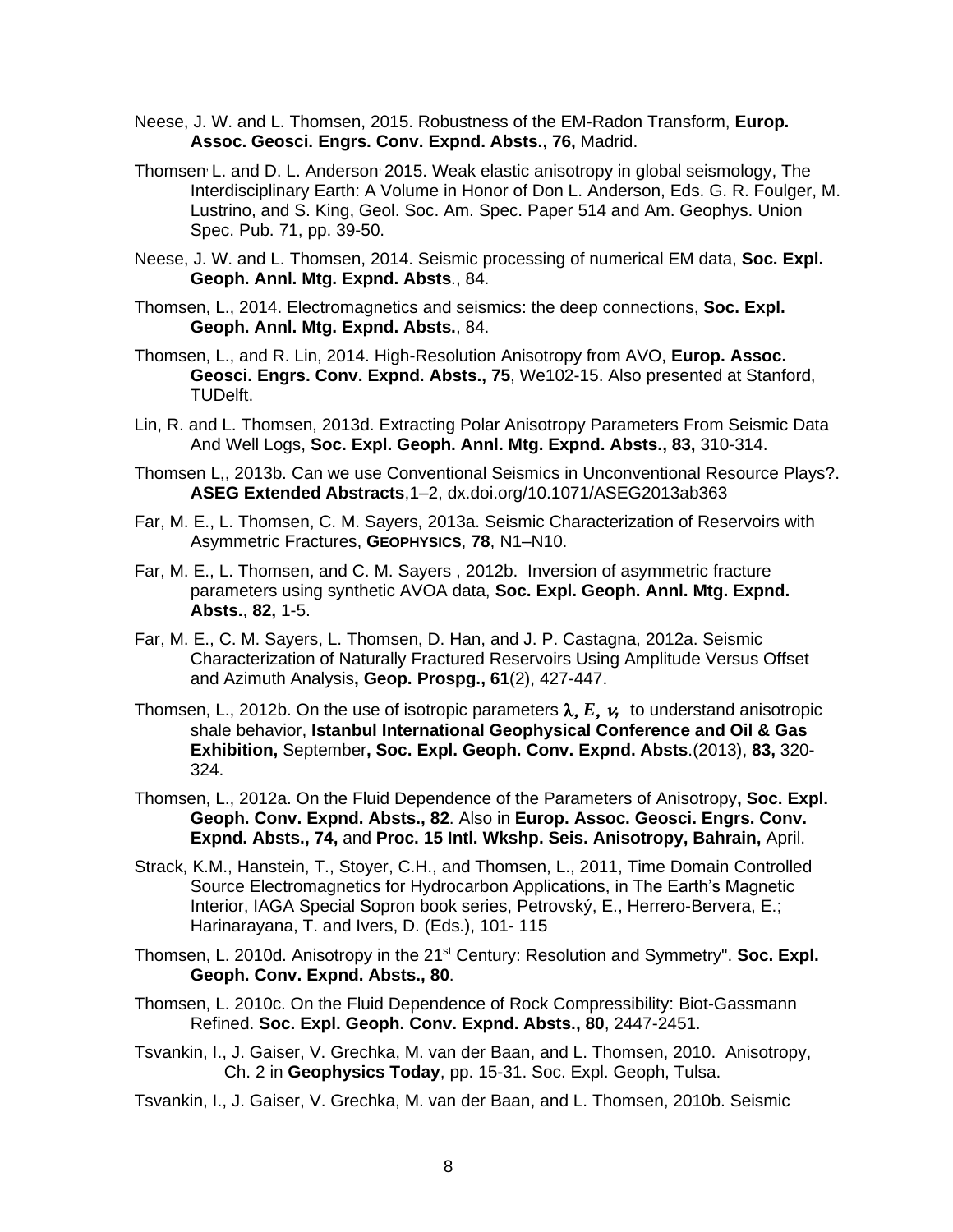anisotropy in exploration and reservoir characterization: An overview, **GEOPHYSICS**, **75**(5), 75A15-75A29.

- Thomsen, L., 2010a. Weakly Anisotropic Elastic Compliance, **Europ. Assoc. Geosci. Engrs. Conv. Expnd. Absts., 72**. Also in Proc. 14 Intl. Wkshp. Seis. Anisotropy, Perth, April 2010.
- Dellinger, J., F. Muir, B. J. VerWest, I. Tsvankin, L. Thomsen, T. Alkhalifah, K. Larner, C. M. Sayers, G. Ball, P. R. Williamson, P. A. Sexton, S. Xu, R. W. Vestrum, D. C. Lawton, R. Schmid, K. Hawkins, R. Leggott, G. Williams, H. Kat, I. F. Jones, M. L. Bridson, and N. Bernitsas, 2008., Incorporating Anisotropy, Ch. 8 in Prestack Depth Migration and Velocity Model Building, Soc. Expl. Geoph., Tulsa, 689-836.
- Xia, G., L. Thomsen, and O. Barkved, 2007. Fracture Detection from Seismic P-wave azimuthal AVO analysis – application to Valhall LoFS data, **Proc. Intl. Symp. Insitu Rock Stress, Intl. Soc. Rock Mech.,** Trondheim, 2006. Also: 12IWSA Proceedings, **J. Seis. Expl.**
- Helbig, K., and L. Thomsen, 2005. 75-plus years of anisotropy in exploration and reservoir seismics: A historical review of concepts and methods, **GEOPHYSICS**, **70**(6), pp. 9ND-23ND.
- Bouska, J., T. Lyon, R. Johnston, D. Buddery, D. Howe, M. Mueller, L. Thomsen, D. Ebrom, 2005. Acquisition Design of the First 4 Component 3D Ocean Bottom Seismic in the Caspian, **Europ. Assoc. Geosci. Engrs. Conv. Expnd. Absts., 67**, B003.
- [Ebrom,](http://www.earthdoc.org/results.php?stype=adv&txtAuthor=D.+Ebrom) D., [P. Heppard,](http://www.earthdoc.org/results.php?stype=adv&txtAuthor=P.+Heppard) [M. Albertin,](http://www.earthdoc.org/results.php?stype=adv&txtAuthor=M.+Albertin) [S. Viceer,](http://www.earthdoc.org/results.php?stype=adv&txtAuthor=S.+Viceer) [P. Garossino,](http://www.earthdoc.org/results.php?stype=adv&txtAuthor=P.+Garossino) [L. Thomsen,](http://www.earthdoc.org/results.php?stype=adv&txtAuthor=L.+Thomsen) 2005. [Vp/Vs from](http://www.earthdoc.org/detail.php?pubid=5100)  [Two Different Mode Converted Arrivals](http://www.earthdoc.org/detail.php?pubid=5100)**, [EAGE/SEG Research Workshop -](http://www.earthdoc.org/results.php?stype=adv&edition=17) [Multicomponent Seismic -](http://www.earthdoc.org/results.php?stype=adv&edition=17) Past, Present and Future**, A33.
- Barkved, O.I., J.H. Kommedal, and L. Thomsen, 2004.The role of multi-component seismic data in developing the Valhall Field, Norway, **Europ. Assoc. Geosci. Engrs. Conv. Expnd. Absts., 66**.
- Lyon, T., J. Bouska, R. Johnston, M. Mueller, L. Thomsen, 2004. Reducing structural uncertainty on the Azeri Field using Ocean Bottom Seismic: Offshore Azerbaijan, **Soc. Expl. Geoph. Expdd Absts 23**, 468-471.
- Johnston, R., J. Bouska, T. Lyon, A. Ashby, R. Walters, P. Whitfield, R. Crompton, D. Ebrom, M. Mueller, L.Thomsen, 2004. Azeri 4C: Processing the first 3D OBS survey in the Caspian Sea, **SEG Expdd. Absts. 23**, 845-848.
- Bouska, J., T. Lyon, R. Johnston, D. Howe, M.C. Mueller, L. Thomsen, and D. Ebrom, 2004. Acquisition Design of the First Four-Component 3D Ocean Bottom Seismic in the Caspian, **Soc. Expl. Geoph. Conv. Expnd. Absts., 74**.
- Ebrom, D., P. Heppard, L. Thomsen, M. Mueller, T. Harrold, L. Phillip, and P. Watson, 2004. Effective stress and minimum velocity trends, **Soc. Expl. Geoph. Conv. Expnd. Absts., 74**, 1815-1618.
- Ebrom, D., P. D. Heppard, M. Tompkins, and L. Thomsen, 2004. Compaction, Stresses, and Velocity in High Overpressure. **AAPG Annual Meeting**.
- Johnston, R., J. Bouska, T. Lyon, A. Ashby, R. Walters, P. Whitfield, R. Crompton, D. Ebrom, M. Mueller, and L. Thomsen, 2004. Azeri 4C: Processing the first 3D OBS Survey in the Caspian Sea, **Soc. Expl. Geoph. Conv. Expnd. Absts., 74**.
- Ebrom, D., P. Heppard, M. Mueller, and L. Thomsen, 2003. Pore pressure prediction from S-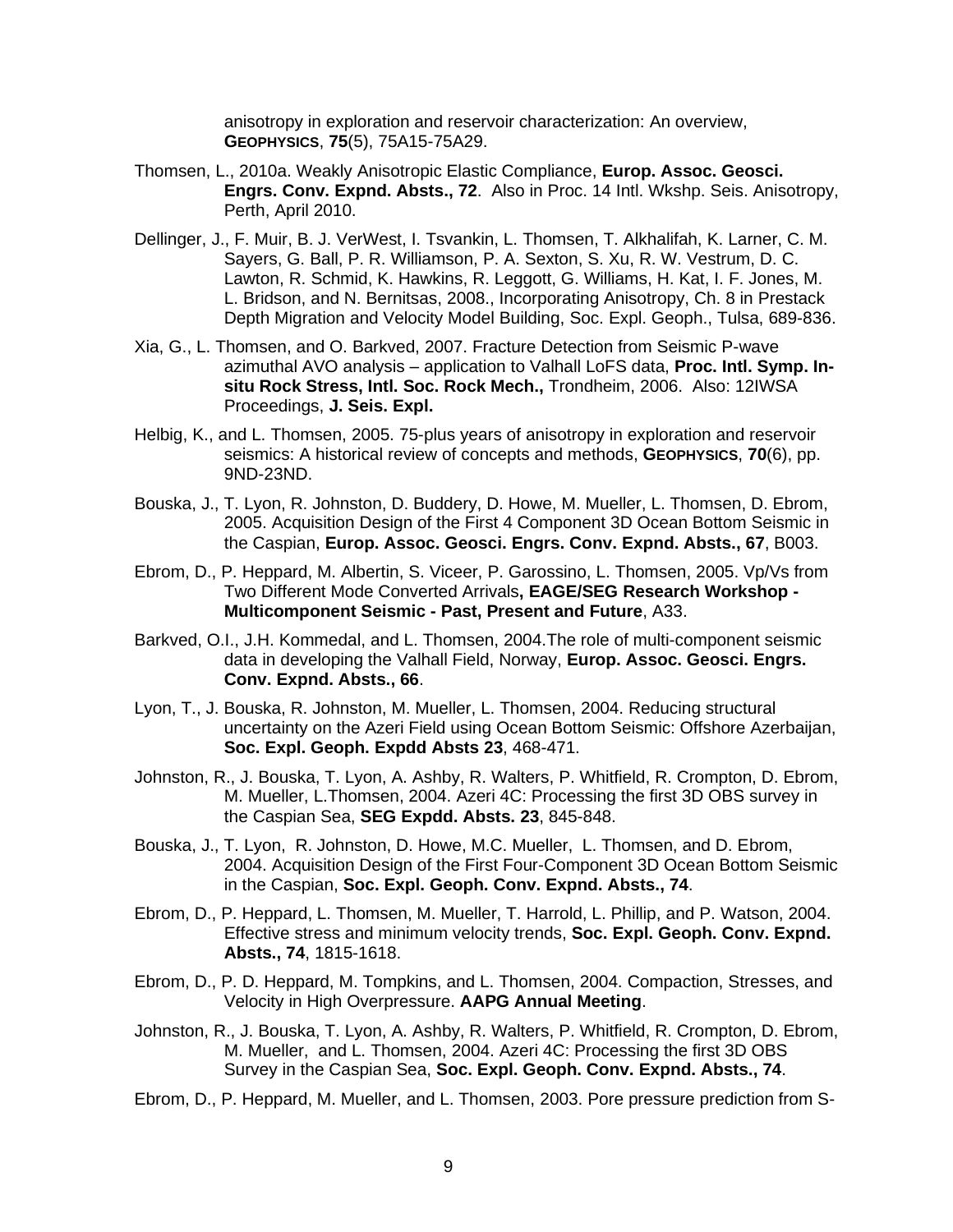wave, C-wave, and P-wave velocities, **Soc. Expl. Geoph. Conv. Expnd. Absts., 73**.

- Gretener, P. and L. Thomsen, AVO and Poisson's Ratio, 2003. **The Leading Edge**, **22**(1), 70-72.
- Thomsen, L, and J. Dellinger, 2003. On shear-wave triplication in polar-anisotropic media, **J. appl. Geoph., 54,** 289-296.
- Holmes, G. M., and L. Thomsen, 2002. Seismic fracture detection at a Middle East offshore carbonate field, **Abu Dhabi International Petroleum Exhibition and Conference**, SPE-78507.
- Heppard, P. D., D. Ebrom, M. Mueller, L. Thomsen, and T. Harrold, 2002. Using Shear and Vp/Vs to Predict Overpressure in Petroleum Basins, **AAPG Datapages: Search and Discovery.**
- Sava, P., J. Etgen, and L. Thomsen, 2002. "Wave-equation MVA applied to 4-D seismic monitoring, **Stanford Exploration Project**, **112**, 15–21.
- Dellinger, J., R. Clarke, and L. Thomsen, 2002: Alford rotation after tensor migration**, Soc. Expl. Geoph. Conv. Expnd. Absts., 72**, 982-985, <https://doi.org/10.1190/1.1817432>
- Ebrom, D., Heppard, P., and Thomsen, L., 2002. Numerical modeling of PS moveout as a function of pore pressure, **Soc. Expl. Geoph. Conv. Expnd. Absts., 72**,1634- 1637.
- [Ebrom,](http://earthdoc.eage.org/results.php?stype=adv&txtAuthor=D.A.+Ebrom) D. A., [M.C. Mueller,](http://earthdoc.eage.org/results.php?stype=adv&txtAuthor=M.C.+Mueller) [P.D. Heppard,](http://earthdoc.eage.org/results.php?stype=adv&txtAuthor=P.D.+Heppard) [H.M. Shah,](http://earthdoc.eage.org/results.php?stype=adv&txtAuthor=H.M.+Shah) [L.A. Thomsen,](http://earthdoc.eage.org/results.php?stype=adv&txtAuthor=L.A.+Thomsen) 2002. [VSP-Derived](http://earthdoc.eage.org/detail.php?pubid=5796)  [Vp/Vs Ratios for Pressure Prediction ahead of the](http://earthdoc.eage.org/detail.php?pubid=5796) Bit**, Europ. Assoc. Geosci. Engrs. Conv. Expnd. Absts.**, **64,** F-21.
- Thomsen, L., 2001. Seismic Anisotropy, **Geophysics**, **66**(1), 40-41.
- Arnaud, J., J. Dellinger, L. Ikelle, H. Lynn, C. MacBeth, L. Thomsen, and I. Tsvankin, 2001. SPECIAL SECTION: The Ninth International Workshop on Seismic Anisotropy (91WSA), **GEOPHYSICS, 66**, 1294-1312.
- Thomsen, L., O. I., Barkved and B. O. Rosland, 1999. The 3D/4C OBS Survey at Valhall. Offshore Technology Conference. doi:10.4043/10937-MS.
- Arnaud, J., K. Helbig, P. Rasolofosaon, and L. Thomsen, 1999. The Eighth International Workshop on Seismic Anisotropy (81WSA), **GEOPHYSICS,** 64(6),1949.
- Jack, I. and L. Thomsen, 1999. Recent advances show the road ahead for the electric oilfield very clearly, **Soc. Expl. Geoph. Conv. Expnd. Absts., 69**, 1982-1983.
- Dellinger, J, R. Clarke, S. Brandsberg-Dahl, and L. Thomsen, 1999. Alford rotation after *Tensor* Migration, **Europ. Assoc. Geosci. Engrs. Conv. Expnd. Absts., 61**, 6- 43. Also: **Soc. Expl. Geoph. Conv. Expnd. Absts., 72**, 982-985, 2002.
- [Wilson,](http://earthdoc.eage.org/results.php?stype=adv&txtAuthor=D.C.+Wilson) D. C., [L. Thomsen,](http://earthdoc.eage.org/results.php?stype=adv&txtAuthor=L.+Thomsen) 1999. C-Wave Moveout [Using Isotropic Homogeneous](http://earthdoc.eage.org/detail.php?pubid=31812)  [Algorithms for Anisotropic Inhomogeneous Data](http://earthdoc.eage.org/detail.php?pubid=31812)**, Europ. Assoc. Geosci. Engrs. Conv. Expnd. Absts., 61**, 1-46.
- [Mueller,](http://earthdoc.eage.org/results.php?stype=adv&txtAuthor=M.C.+Mueller) M. C., [O.I. Barkved,](http://earthdoc.eage.org/results.php?stype=adv&txtAuthor=O.I.+Barkved) [L. Thomsen,](http://earthdoc.eage.org/results.php?stype=adv&txtAuthor=L.+Thomsen) 1999. [A Strategy for Vector Interpretation of](http://earthdoc.eage.org/detail.php?pubid=31980)  [Multicomponent Ocean Bottom Seismic Data](http://earthdoc.eage.org/detail.php?pubid=31980)**, Europ. Assoc. Geosci. Engrs. Conv. Expnd. Absts., 61**, P-067.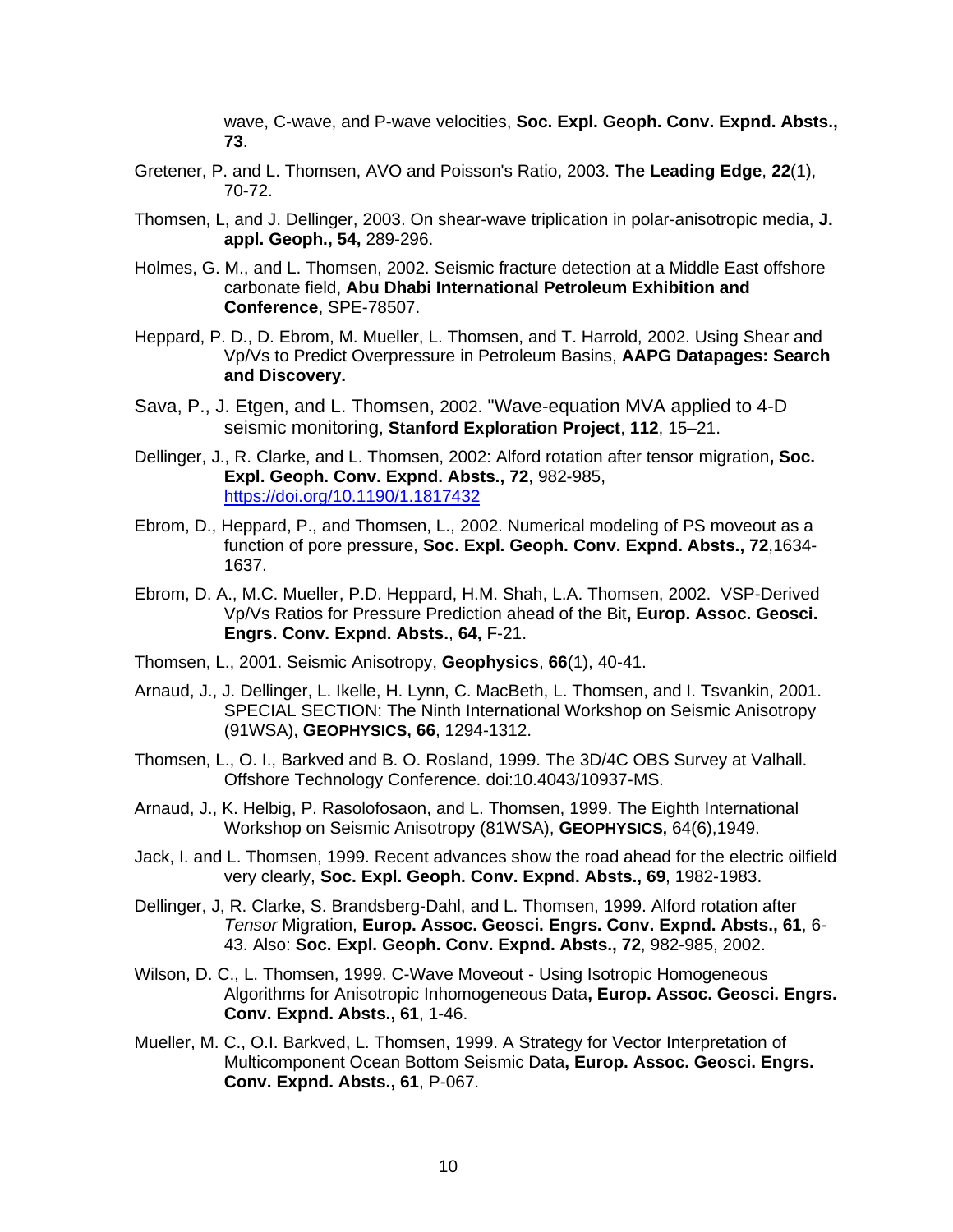- [Barkved,](http://earthdoc.eage.org/results.php?stype=adv&txtAuthor=O.I.+Barkved) O. I., [M.C. Mueller,](http://earthdoc.eage.org/results.php?stype=adv&txtAuthor=M.C.+Mueller) [L. Thomsen,](http://earthdoc.eage.org/results.php?stype=adv&txtAuthor=L.+Thomsen) 1999. [Vector Interpretation of the Valhall 3D/4C](http://earthdoc.eage.org/detail.php?pubid=31877)  [OBS Dataset](http://earthdoc.eage.org/detail.php?pubid=31877)**, Europ. Assoc. Geosci. Engrs. Conv. Expnd. Absts., 61**, 6-42.
- Thomsen, L., 1999. Converted-Wave Reflection Seismology over inhomogeneous, anisotropic media, **GEOPHYSICS**, **64**(3), 678-690.
- Thomsen, L, I. Tsvankin, and M. Mueller, 1999. Coarse-Layer Stripping of Azimuthal Anisotropy from Reflection Shear-wave data, **Geophysics**, **64**(4), 1126-1138.
- Brzostowski, M., X. Zhu, S. Altan, L.Thomsen, O. Barkved, and B. Rosland, 1999. 3D converted-wave processing over the Valhall field, **Europ. Assoc. Geosci. Engrs. Conv. Expnd. Absts., 61**, 6-43, 1999a. Also: **Soc. Expl. Geoph. Conv. Expnd. Absts., 69**, 695-698.
- Thomsen, L., 1998. Converted-Wave Reflection Seismology over inhomogeneous, anisotropic media, **Soc. Expl. Geoph. Conv. Expnd. Absts., 68**, 2048-2051.
- Thomsen, L., 1998. Optimizing 3D Seismic Surveys: Off-the-Shelf? Or Out-of-the-Box?, **Offshore Technology Conference**, OTC 8720.
- Thomsen, L., 1998. Optimizing 3D Seismic Surveys, **Sea Technology**, 39(8), 98-101.
- Kommedal, J., O. Barkved, and L. Thomsen, 1997. Acquisition of 4-component OBS data a case study from the Valhall Field, **Europ. Assoc. Geosci. Engrs. Conv. Expnd. Absts., 59**, B047.
- Thomsen, L., O. Barkved, W. Haggard, J. Kommedal, B. Rosland, 1997. Converted Wave Imaging of Valhall Reservoir, **Europ. Assoc. Geosci. Engrs. Conv. Expnd. Absts.**, **59**, B048.
- Thomsen, L., Barkved, O., Haggard, B., Kommedal, J., and Rosland, B., 1997b. A study of the dependence of OBS data-quality on seafloor equipment: Dragged versus cable data: Presented at 67th Ann. Internat. Mtg., Soc. Expl. Geophys., Research Workshop on 4C Applied Technology.
- Mueller, M., O. Barkved, and L. Thomsen, 1997. Dipole Sonic Results (Valhall area): Implications for AVO and OBS interpretation, **Europ. Assoc. Geosci. Engrs. Conv. Expnd. Absts., 59,** E050.
- Mueller, M., L. Thomsen, and W. Chmela, 1997. Dual Dipole Arrivals in Neogene Pay Zones, Nile Delta, Egypt, **Europ. Assoc. Geosci. Engrs. Conv. Expnd. Absts., 59,** P015,
- Beaudoin, G., T. Chaimov, W. Haggard, M. Mueller, and L. Thomsen, 1997. The Use of Multicomponent Seismology in CBM Exploration – a Case Study, **Europ. Assoc. Geosci. Engrs. Conv. Expnd. Absts., 59**, B009.
- Thomsen, L., 1996. Poisson was not a *Rock* Physicist, Either!, **The Leading Edge**, **15**(7), 852-855.
- Thomsen, L. and Committee on Fracture Characterization, 1996. Ch. 4: Fracture Detection Methods, National Research Council, National Academies Press.
- Thomsen, L, I. Tsvankin, and M. Mueller, 1995. Layer-Stripping of Azimuthal Anisotropy from Reflection Shear-wave data, **Soc. Expl. Geoph. Conv. Expnd. Absts.,, 65**, 289- 292.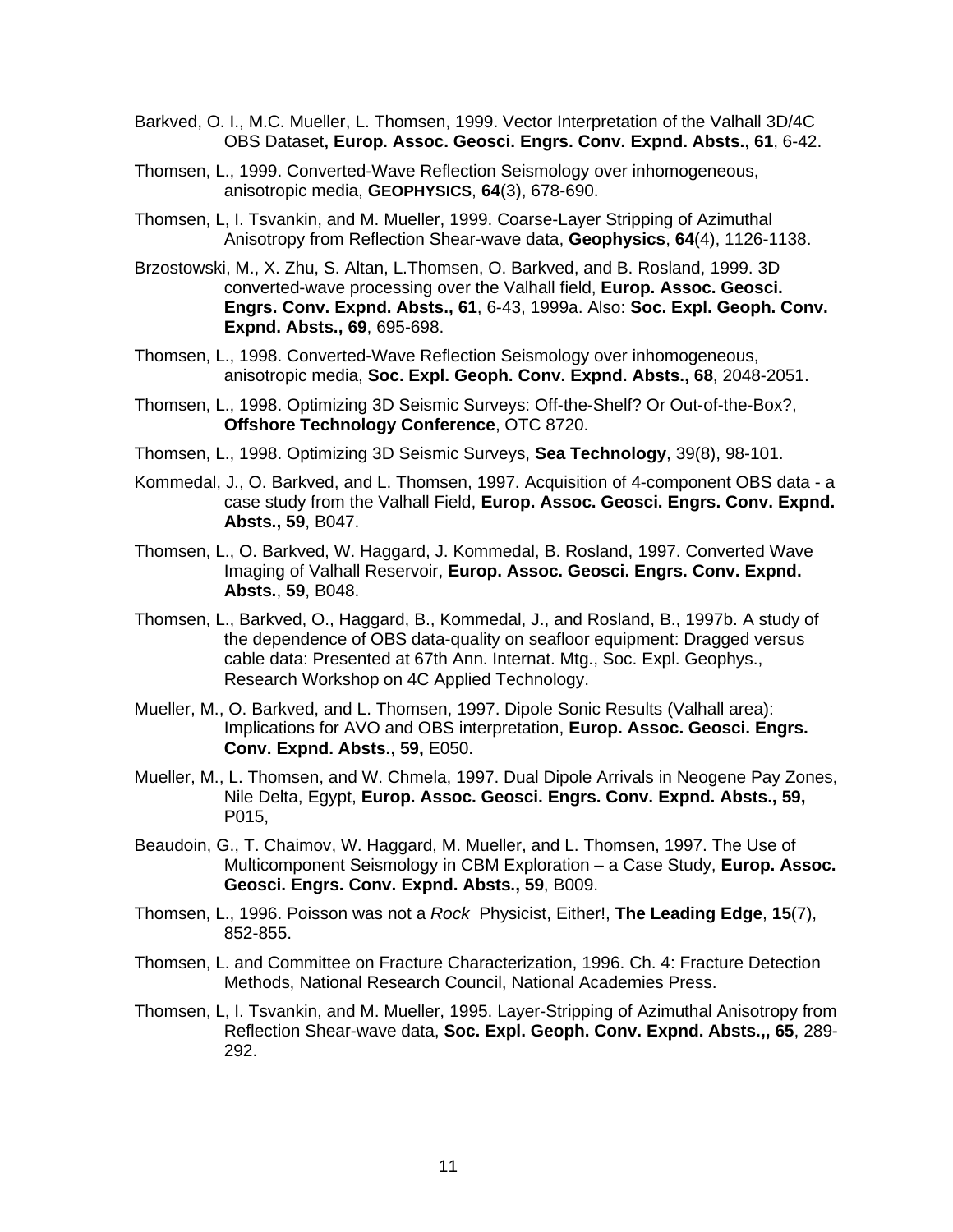- Thomsen, L, I. Tsvankin, and M. Mueller, 1995. Adaptation of Split Shear-wave Techniques to Coalbed Methane Exploration, **Soc. Expl. Geoph. Conv. Expnd. Absts., 65**, 301-304.
- Chaimov, T., G. Beaudoin, W. Haggard, M. Mueller, and L. Thomsen, 1995. Shear-Wave Anisotropy and Coalbed Methane Productivity, **Soc. Expl. Geoph. Conv. Expnd. Absts., 65**, 305-307.
- Tsvankin, I., and L. Thomsen, 1995b. Inversion of Reflection Traveltimes for Transverse Isotropy, **GEOPHYSICS, 60**(4), 1095-1107.
- Thomsen, L., 1995a. Anisotropy due to Aligned Cracks in Porous Rock, **Geoph. Prospg.,43**, 805-829.
- [Vassiliou,](http://earthdoc.eage.org/results.php?stype=adv&txtAuthor=A.A.+Vassiliou) [L.A. Thomsen,](http://earthdoc.eage.org/results.php?stype=adv&txtAuthor=L.A.+Thomsen) [S. Treitel,](http://earthdoc.eage.org/results.php?stype=adv&txtAuthor=S.+Treitel) [J.H. Queen,](http://earthdoc.eage.org/results.php?stype=adv&txtAuthor=J.H.+Queen) [W.S. Harlan.](http://earthdoc.eage.org/results.php?stype=adv&txtAuthor=W.S.+Harlan) 1994. [Crosswell](http://earthdoc.eage.org/detail.php?pubid=12553)  tomography in [anisotropic media -](http://earthdoc.eage.org/detail.php?pubid=12553) Case studies, **Europ. Assoc. Expl. Geoph. Expnd. Absts.**, **56**, G038.
- Thomsen, L., 1993. The current, direct value of internal research, **The Leading Edge**, **12**(9), 918-921.
- Tsvankin, I., and L. Thomsen, 1993f. Joint Inversion of Reflection Traveltimes for Transverse Isotropy, **Europ. Assoc. Expl. Geoph. Expnd. Absts., 55**, C026.
- Scott, D., and L. Thomsen, 1993e. A Global Algorithm for Pore Pressure Prediction, SPE25674, **Proc. SPE Middle East Oil Technical Conference** (Bahrain), pp. 645-654.
- Tsvankin, I., and L. Thomsen, 1993d. Nonhyperbolic Reflection Moveout, **GEOPHYSICS**, **59**(8), 1290-1304.
- Tsvankin, I., and L. Thomsen, 1993c. Joint Inversion of Reflection Traveltimes for Transverse Isotropy, **Europ. Assoc. Expl. Geoph. Expnd. Absts.**, **55**.
- Scott, D., and L. Thomsen, 1993b. A Global Algorithm for Pore Pressure Prediction, **Europ. Assoc. Expl. Geoph. Expnd. Absts., 55**, D005.
- Thomsen, L. Weak Anisotropic Reflections, 1993a. in Offset-Dependent Reflectivity-Theory and Practice of AVO Analysis, ed. J. P. Castagna, and M. M. Backus, pp. 103- 111. Soc. Expl. Geoph.
- Castagna, J. P., R. S. Spratt, N. R. Goins, T. J. Fitch, S. K. Dey-Sarkar, S. V. Svatek, H. W. Swan, T. K. Kan, C. Y. Young, and L. Thomsen. Principles, 1993. Ch. 1 in Offset-Dependent Reflectivity-Theory and Practice of AVO Analysis, ed. J. P. Castagna, and M. M. Backus, pp. 1-111. Soc. Expl. Geoph.
- Tsvankin, I. and L. Thomsen, 1992b. Nonhyperbolic Moveout in Transversely Isotropic Media, **Soc. Expl. Geoph. Conv. Expnd. Absts., 62**.
- Tsvankin, I. and L. Thomsen, 1992a. Inversion of Reflection Traveltime for Transverse Isotropy, **Soc. Expl. Geoph. Conv. Expnd. Absts.**, **62**.
- Frisillo, A. L. and L. Thomsen, 1991b. Effect of Fluid Micro-Distribution on Velocity and Attenuation in Porous Rock, **Europ. Assoc. Expl. Geoph. Conv. Expnd. Absts.**, **53**, 246-247.
- Sriram, R., J. Disiena, H. Mack, R. Tatham, W. Wiggins, P. Shah, L. Thomsen, and D. Winterstein, 1991a. Recording and Processing Vector Wave Field Data: Review of the 1989 SEG Summer Research Workshop, **The Leading Edge**, **10**.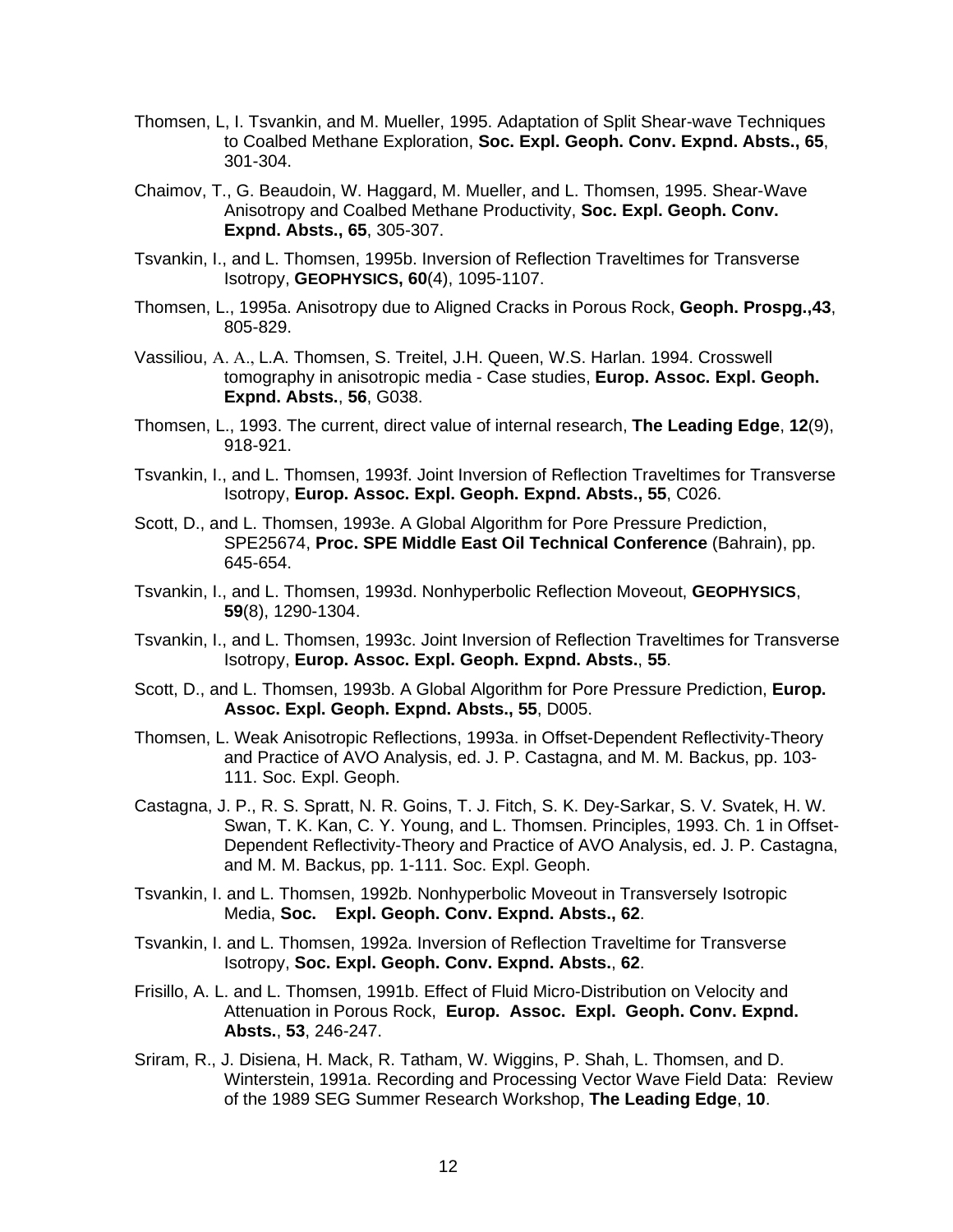- Thomsen, L., Poisson was NOT a Geophysicist, 1990b. **The Leading Edge, 9(**12**)**, 27-29 (with discussion **10**(4), 44, 1991).
- Lynn, H. B. and L. Thomsen, 1990a. Reflection Shear-Wave Data Collected near the Principal Axes of Azimuthal Anisotropy, **Geophysics, 55**(2), 147.
- Thomsen, L., 1988. Reply to Discussion by F. K. Levin of "Weak Elastic Anisotropy", **GEOPHYSICS, 53**(4), 558-560.
- Thomsen, L., 1988. Reflection Seismology in Azimuthally Anisotropic Media, **GEOPHYSICS, 53**(3), 304-313.
- Thomsen, L., Elastic Anisotropy due to Aligned Cracks, 1987. **Soc. Expl. Geoph. Conv. Expnd. Absts., 57**.
- Lynn, H. B. and L. Thomsen, 1986d. Reflection Shear-Wave Data Collected near the Principal Axes of Azimuthal Anisotropy, **Soc. Expl. Geoph. Conv. Expnd. Absts., 56**, 468-470.
- Thomsen, L., 1986c. Elastic Anisotropy due to Aligned Cracks: Theoretical Models, **EOS, Trans. Am. Geoph. Union, 67**(44), 1207
- Thomsen, L., 1986b. Reflection Seismology in Azimuthally Anisotropic Media, **Soc. Expl. Geoph. Conv. Expnd. Absts., 56**, 468-470.
- Thomsen, L., 1986a. Weak Elastic Anisotropy, **Geophysics, 51**(10), 1954-1966.
- Thomsen, L., 1985b. Biot-Consistent Elastic Moduli of Porous Rocks: Low Frequency Limit, **Geophysics, 50**(12), 2797-2807.
- Thomsen, L., and M. Joggerst, 1985a. Oil and Gas in Offshore Tracts: Bias in Estimates of Reserves, **Mathematical Geology**, **17**(4), 353-365.
- Thomsen, L., and R. Tatham, 1983. The change in reflection coefficient with angle of incidence, **Soc. Expl. Geoph. Conv. Expnd. Absts., 53**, 636,
- Thomsen, L, 1980. <sup>129</sup>Xe on the Outgassing of the Atmosphere, **J. Geoph. Res., 85**(B8), 4374-4378.
- Thomsen, L., 1977. Theoretical Foundations of Equations of State for the Terrestrial Planets, in **Annual Reviews of Earth and Planetary Sciences, 5**, 491-513.
- Thomsen, L., 1976. Electronic Band Structures of (Mg,Fe)O and (Mg,Fe)2SiO4, **EOS, Trans. Am. Geoph. Union, 57**(12), 1005.
- Thomsen, L., 1975. Towards an equation of state for lower mantle, **Trans. Am. Geoph. Union, 56**(12), 1063-1063.
- Thomsen, L., 1975b. The Lower Petrologic Geotherm: A Transitory State, **Science, 188**(4193), 1130.
- Wu, F. T. and L. Thomsen, 1975a. Microfracturing of Westerly Granite under Creep Conditions, **Intl. J. Rock Mech. Min. Sci., 12**(5-6), 167.
- Thomsen, L., 1973. Structure et constitution du manteaux et du noyau, dans Traite de Geophysique Interne, Tome 1: Sismologie et pesanteur, eds. J. Coulomb et G. Jobert, Edns. Masson, Paris.
- Lu, C.P., H. Spetzler, and L. Thomsen, 1973. Holographic determination of thermal and elastic-moduli of rocks and crystals. **Trans. Am. Geophys. Union, 54**(4), 474.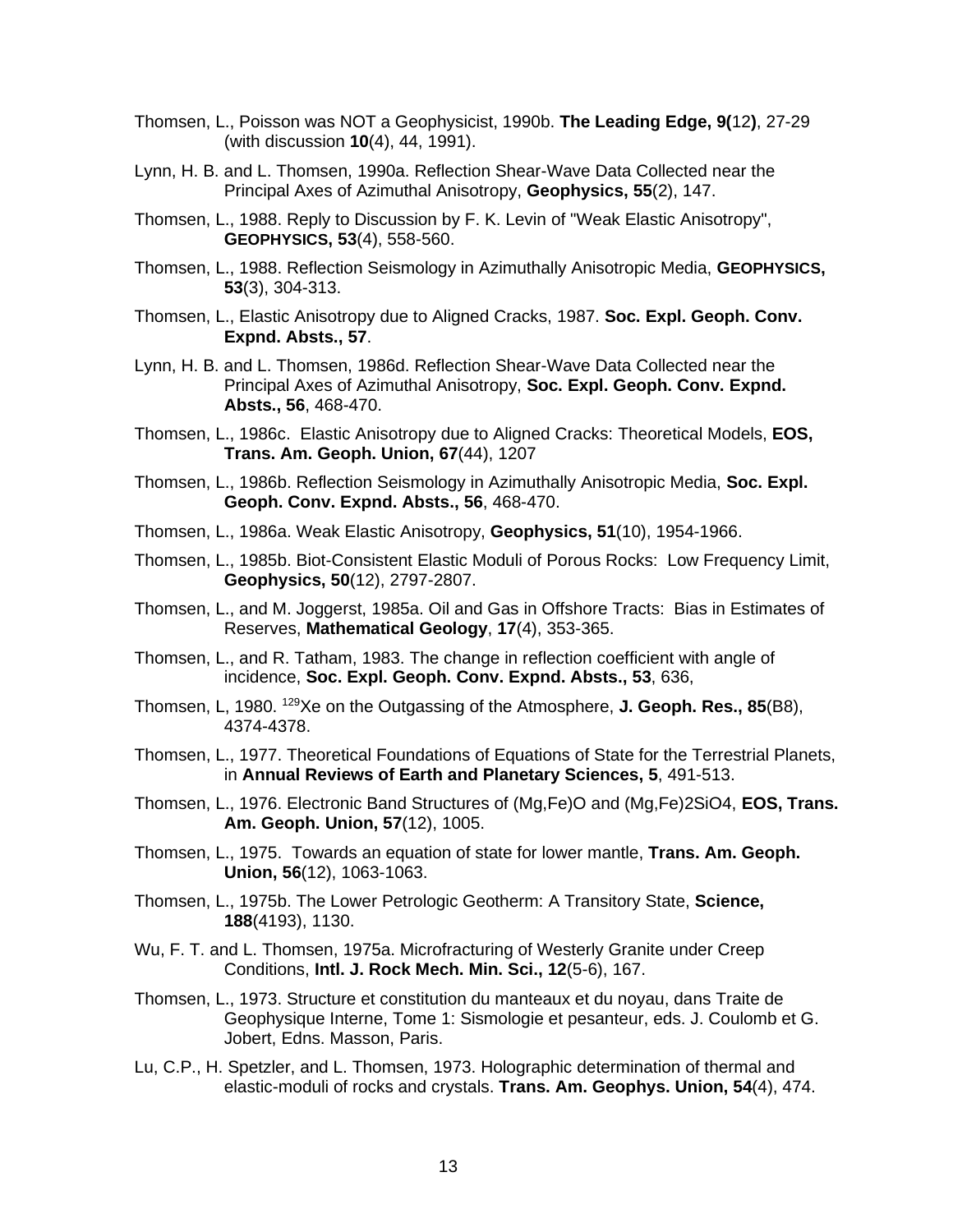- Thomsen, L., and H. Spetzler. 1973. Hot creep observed by holographic interferometry, **Trans. Am. Geophys. Union, 54**(4), 452.
- Ahrens, T. J., and L. Thomsen, 1972. Application of the fourth-order anharmonic theory to the prediction of equations of state at high compressions and temperatures." **Phys. Earth Planet Ints, 5**, 282-294.
- Thomsen, L., 1972d. On the Implications of Lunar Aseismicity, **Nature, 240**(5376), 94.
- Thomsen, L., 1972c. Elasticity of Polycrystals and Rocks, **J. Geoph. Res., 77**(2), 315-327.
- Thomsen, L., 1972b. On the Effects of Pressure upon Rock Elasticity, **Phys. Earth Planet. Interiors, 5**,325.
- Thomsen, L., 1972a. The Fourth-Order Anharmonic Theory: Elasticity and Stability, **J. Phys. Chem. Solids, 33**, 363,
- Duvall, G. E., D J. Pastine, G. R. Barsch, W.A. Bassett, D.L. Decker, D. McWhan, W.J. Carter, C. Beckett, R.H. Wentorf, K, Vedam, M. van Thiel, R. Grover, M. Swerdlow, J.S. Weaver, L Thomsen, S.E. Bahr, E.M. Compy, P.J. Freud, P.L.M. Heydemann, M Klein, D.H.K. Mao, 1971g. Equation-of-State Standards, **Bur. Standards Spec. Publn., 326**, 315.
- Caltech GPS, 1971f. Preliminary seismological and geological studies of the San Fernando, California, earthquake of February 9 1971, **Bull. Seismological Soc. Am., 61**  (2), 491-495.
- Thomsen, L., 1971e. Perfectly disordered polycrystals and rocks, **Trans. Am. Geophys. Union**, **52**, (6), 483.
- Thomsen, L., and T. J. Ahrens, 1971d. New Hugoniot calculations and measurements, **Trans. Am. Geophys. Union, 52**,(4), 358.
- Thomsen, L., 1971c. Equations of State and the Interior of the Earth, **Proc. Intl. School of Phys. E. Fermi, Corso L**, J. Coulomb and M. Caputo, eds., Academic Press, New York.
- Thomsen, L., and O. L. Anderson, 1971b. Consistency in the High-Temperature Equation of State of Solids, **Proc. Symp. Accurate Characterization of the High Pressure Environment, Natl. Bureau Stds. Spec. Publ. 326**, 209.
- Thomsen, L., 1971a. Elastic Shear Moduli and Crystal Stability at High P and T, **J. Geoph. Res., 76**(5), 1342.
- Thomsen, L., 1970b. On the Fourth-Order Anharmonic Equation of State of Solids, **J. Phys. Chem. Solids, 31**(9), 2003.
- Thomsen, L., 1970a. A New Development in the Theory of Equations of State for Solids, **Geoph. J., 21**(4), 409.
- Thomsen, L., and O. L. Anderson, 1969. On the High-Temperature Equation of State of Solids, **J. Geoph. Res., 74(**4), 981-991.
- Thomsen, L., 1967. On the Distributions of density and temperature in the low-velocity zone, **J. Geoph. Res., 72(**22), 5649-5663.

#### **Unrefereed Publications**

Thomsen, L., The Next Great Adventure, **Hart's E&P Supplement**, September 2008.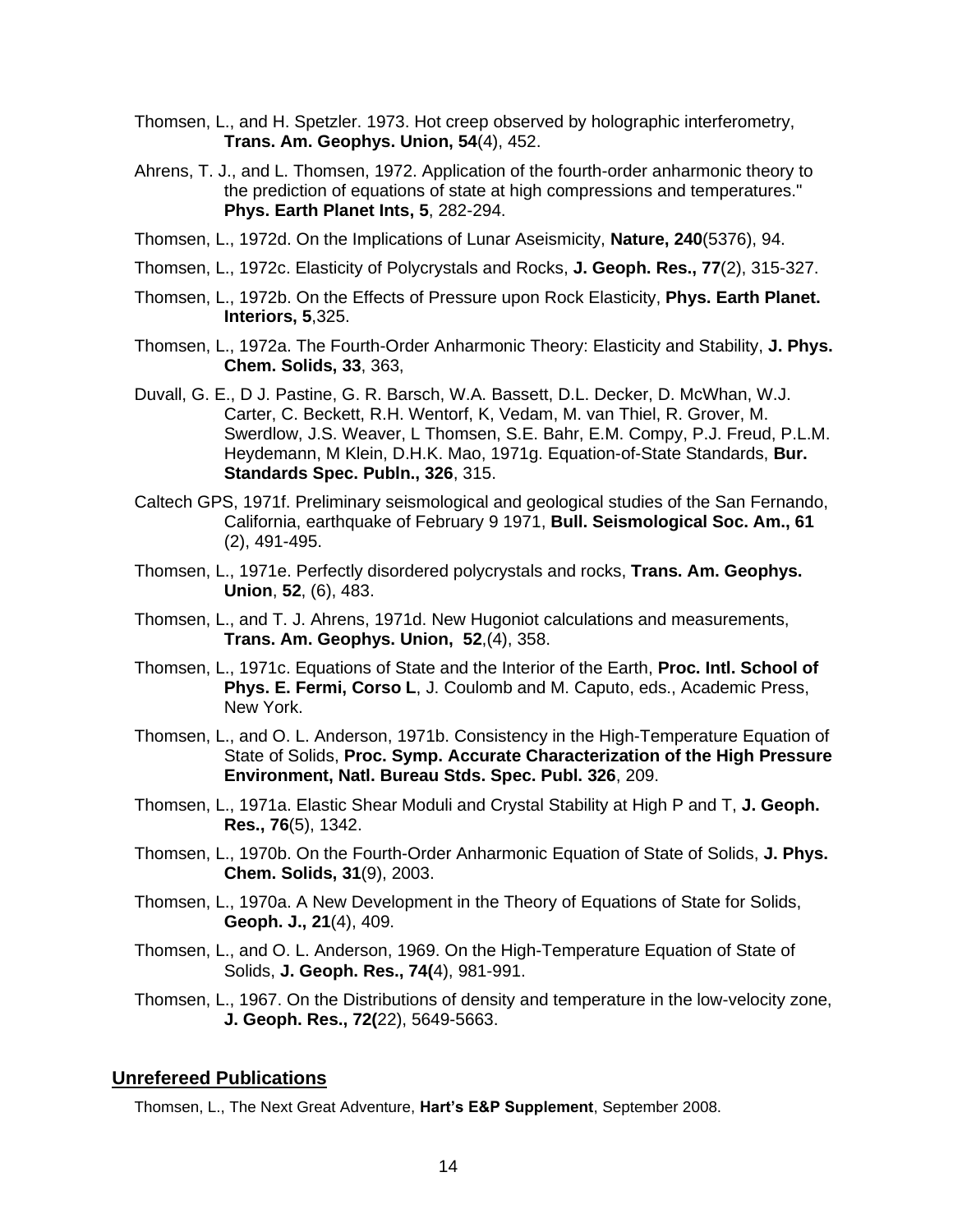- Thomsen, L. and B. Bouma, A report on SEG's first General Assembly, **The Leading Edge**, **27**(4), 492-492, 2008.
- Thomsen, L., Annual Report of the President, **SEG Yearbook,** 2007.
- Thomsen, L., The state of the Society of Exploration Geophysicists, **The Leading Edge**, **26**(9), 1088- 1090, 2007.
- Thomsen, L., A year of rapid changes, **The Leading Edge**, **26**(5), 552, 2007.
- Thomsen, L., and F. Aminzadeh, User Needs Drive Advances in Geophysical Technology, **The American Oil and Gas Reporter, 50**(1), 91-97, 2007.
- Thomsen, L., Executive Committee responsibilities, The President's Page, **The Leading Edge**, **25**(11), 2006.
- Thomsen, L, SEG: The worldwide society of applied geophysics, The President's Page, **The Leading Edge**, 25(1), 2006.
- Thomsen, L, On continuously learning geophysics, The President's Page, **The Leading Edge**, **23**(1), 10, 2004.
- Barkved, O. I., T. Jackson, I. Jack, L. Thomsen, and T. Wood, Life-of-field seismic monitoring arrives, **Hart's E&P, 76**(9), 45-48, 2003.
- Thomsen, L, DISC 2002: The Diary, **The Leading Edge**, **22**(5), 434-439, 2003.
- Lynn, H., R. R. Stewart, R. Garotta, and L. Thomsen, 2001, 4C-ing the future a word from the "gurus", **The Leading Edge**, **20**(9), 978--982, 2001.
- Thomsen, L, The current, direct value of internal research, **The Leading Edge, 12**(9), 918- 921.<https://doi.org/10.1190/1.1436978>

#### **Interviews:**

International Association of Rock Physicists. October 2015:

- [http://www.rockphysicists.org/rock-physics-influencer-profiles/october-november-2015-leon](http://www.rockphysicists.org/rock-physics-influencer-profiles/october-november-2015-leon-thomsen)[thomsen](http://www.rockphysicists.org/rock-physics-influencer-profiles/october-november-2015-leon-thomsen)
- Dr. Anisotropy, by Rhonda Duey, **Hart's E&P**, April 2015 [\(http://www.epmag.com/dr](http://www.epmag.com/dr-anisotropy-788891)[anisotropy-788891](http://www.epmag.com/dr-anisotropy-788891) )
- GSH-SEG 2015 Spring Symposium honors Leon Thomsen, by Isaac Farley, **The Leading Edge**, **34** (4), 438, 2015
- The Computer Tutor: An Interview with Leon Thomsen, **The Leading Edge**, **33** (7), 798-800, 2014.
- A Conversation with Leon Thomsen, Geophysical Society of Houston Journal, pp. 31-39, 2011.
- Skilled labour supply key to hitting Mideast oil and gas production targets, says BP**: Al Bayan**, 11/29/07, **Al Khaleej** 12/1/07, **Al Itihad** 12/2/07, (cf

<http://www.ameinfo.com/140094.html> ,

<http://www.infopig.com/keywords/Killed.html> ,

[http://www.ameinfo.com/cgi-bin/arabic/search.cgi?query=bp&sb=Add\\_Time&so=DESC](http://www.ameinfo.com/cgi-bin/arabic/search.cgi?query=bp&sb=Add_Time&so=DESC), [http://www.godubai.com/citylife/press\\_release\\_page.asp?id=12971&search](http://www.godubai.com/citylife/press_release_page.asp?id=12971&search), [http://www.zawya.com/Story.cfm/sidZAWYA20071128082113/SecIndustries/pagMan](http://www.zawya.com/Story.cfm/sidZAWYA20071128082113/SecIndustries/pagManufacturing/chnMiddle%20East%20Manufacturing%20News/obj4469E093-15C5-E7B8-FF9C1010F3AAA468/)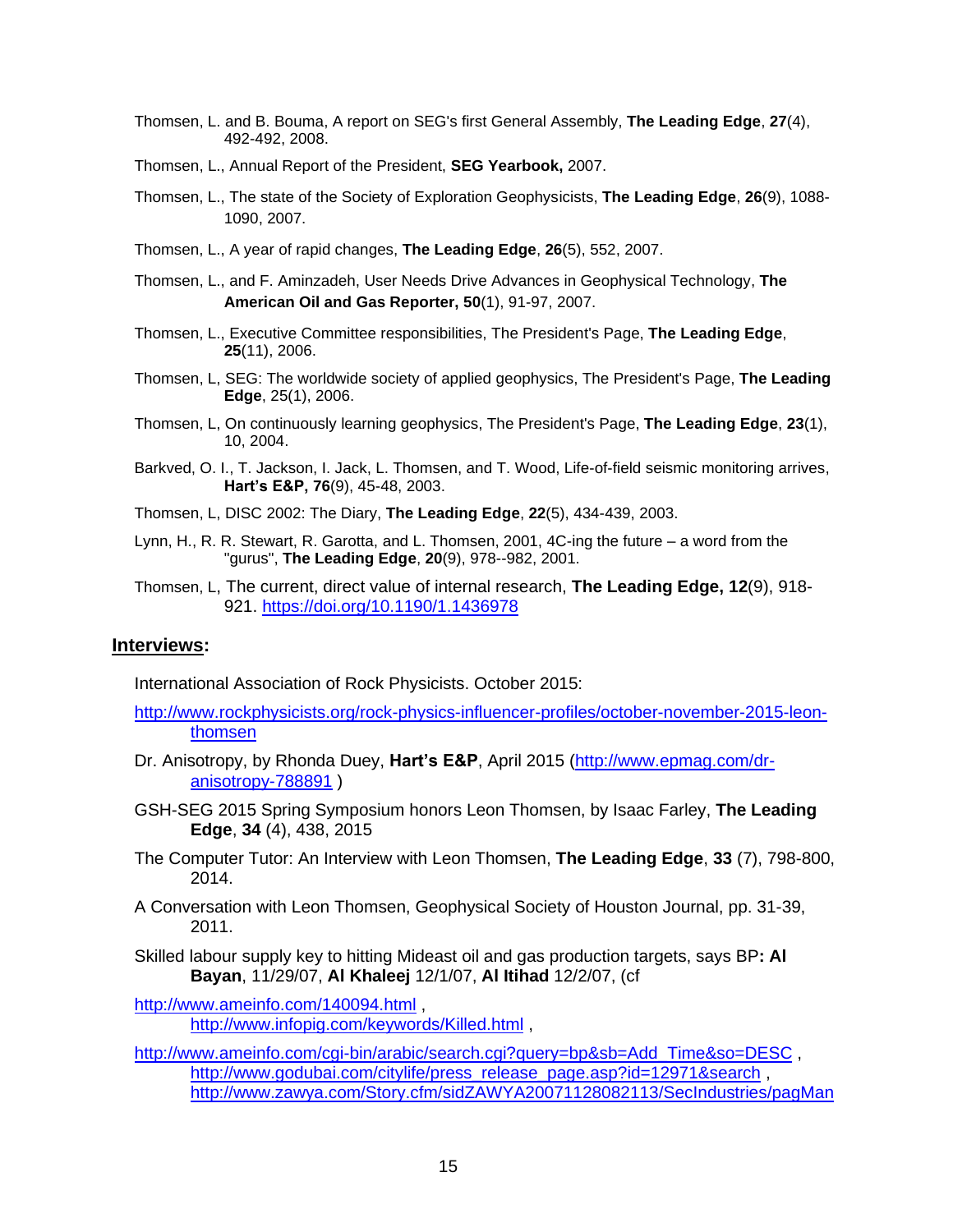[ufacturing/chnMiddle%20East%20Manufacturing%20News/obj4469E093-15C5-](http://www.zawya.com/Story.cfm/sidZAWYA20071128082113/SecIndustries/pagManufacturing/chnMiddle%20East%20Manufacturing%20News/obj4469E093-15C5-E7B8-FF9C1010F3AAA468/) [E7B8-FF9C1010F3AAA468/](http://www.zawya.com/Story.cfm/sidZAWYA20071128082113/SecIndustries/pagManufacturing/chnMiddle%20East%20Manufacturing%20News/obj4469E093-15C5-E7B8-FF9C1010F3AAA468/) , <http://www.bi-me.com/main.php?id=15372&t=1&c=6&cg=4>, [http://www.topix.com/com/bp/2007/11/skilled-labour-supply-key-to-hitting-mideast-oil](http://www.topix.com/com/bp/2007/11/skilled-labour-supply-key-to-hitting-mideast-oil-and-gas-production-targets-says-bp)[and-gas-production-targets-says-bp](http://www.topix.com/com/bp/2007/11/skilled-labour-supply-key-to-hitting-mideast-oil-and-gas-production-targets-says-bp) . [http://www.menafn.com/qn\\_news\\_story\\_s.asp?storyid=1093175818](http://www.menafn.com/qn_news_story_s.asp?storyid=1093175818) )

- SEG career enhancement emphasis on education, global outreach, **Oil and Gas Journal**, 2007.
- POINT OF VIEW: New SEG chief helped bring vector seismics into practice, **Oil and Gas Journal**, **104**(37), 2006.

Thomsen to Lead Ever More Global Society, E&P Daily News, Oct. 2, 2006.

An interview with Leon Thomsen, **Canadian SEG Recorder**, pp. 26-33, June 2002.

#### **Student Theses Advised, University of Houston:**

- 2015 John W. Neese M.S. Thesis: Seismic-Style Processing of Numerical EM Data (U.S. Patent 10,365,390 B2).
- 2013 Rongrong Lin M.S. Thesis: Extracting polar anisotropy parameters from seismic data and well logs (U.S. Patent 9,488,744). 2012
- Mehdi Eftekhari Far Ph.D. Thesis: Seismic Characterization of Naturally Fractured **Reservoirs**

#### **Courses Taught:**

Seismic Waves and Rays in Hydrocarbon Exploration (UH) Seismic Waves in Hydrocarbon Exploration (SEG-online course) Understanding Seismic Anisotropy in Exploration and Exploitation: *Hands On* (AAPG, BGP, BHPB, CGG, CNOOC, CSEG, EAGE, GSH, Noble, NTNU, SEG, Shell, SPG India, TGS, UH) Electromagnetic methods for Exploration & Production (w/ K. Strack, KMST) (UH, Saudi Aramco)

Modern Seismic Reservoir Characterization (KAUST, GSH)

#### **Professional Society Affiliations:**

American Geophysical Union (Lifetime Member) American Physical Society (Lifetime Member) European Association of Geoscientists and Engineers (Honorary Member) Geophysical Society of Houston (Honorary Member) Sigma Xi Society of Exploration Geophysicists (Lifetime Member)

#### **Professional Service (partial listing):**

- 2015-18 Board of Directors, SEAM Inc. (Chair, 2017-2018)
- 2008-10 Advisory Board to Dean of Natural Sciences and Mathematics, UH
- 2008-10 Board of Directors, SEG Global, Inc. (Treasurer, 2010-11)
- 2006-07 SEG President
- 2005-06 SEG President-Elect
- 2004-08 Advisory Board to Director, Lamont-Doherty Earth Observatory
- 2004- SEG Foundation Trustee Associate